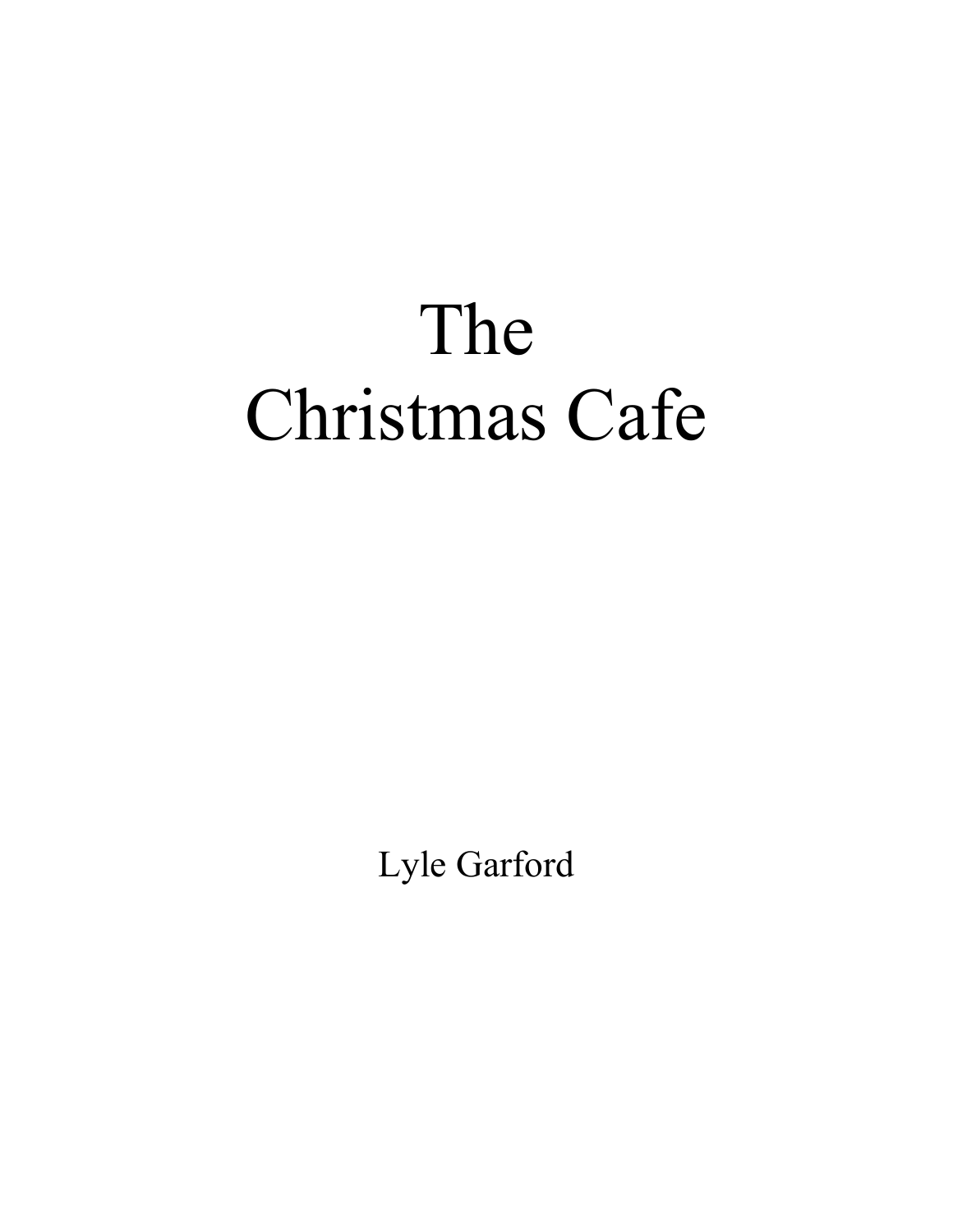Except where actual historical events and characters are being described for the storyline of this novel, all situations in this publication are fictitious and any resemblance to living persons is purely coincidental.

Copyright © 2019 by Lyle Garford

All rights reserved. No part of this book may be reproduced or transmitted in any form or by any means, electronic or mechanical, including photocopying, recording, or by an information storage and retrieval system, without permission in writing from the publisher.

Published by: Lyle Garford Vancouver, Canada Contact: lyle@lylegarford.com

ISBN

Cover by

Book Design by Lyle Garford lyle@lylegarford.com www.lylegarford.com

First Edition 2019 Printed by Createspace, an Amazon.com Company. Available on Kindle and other devices.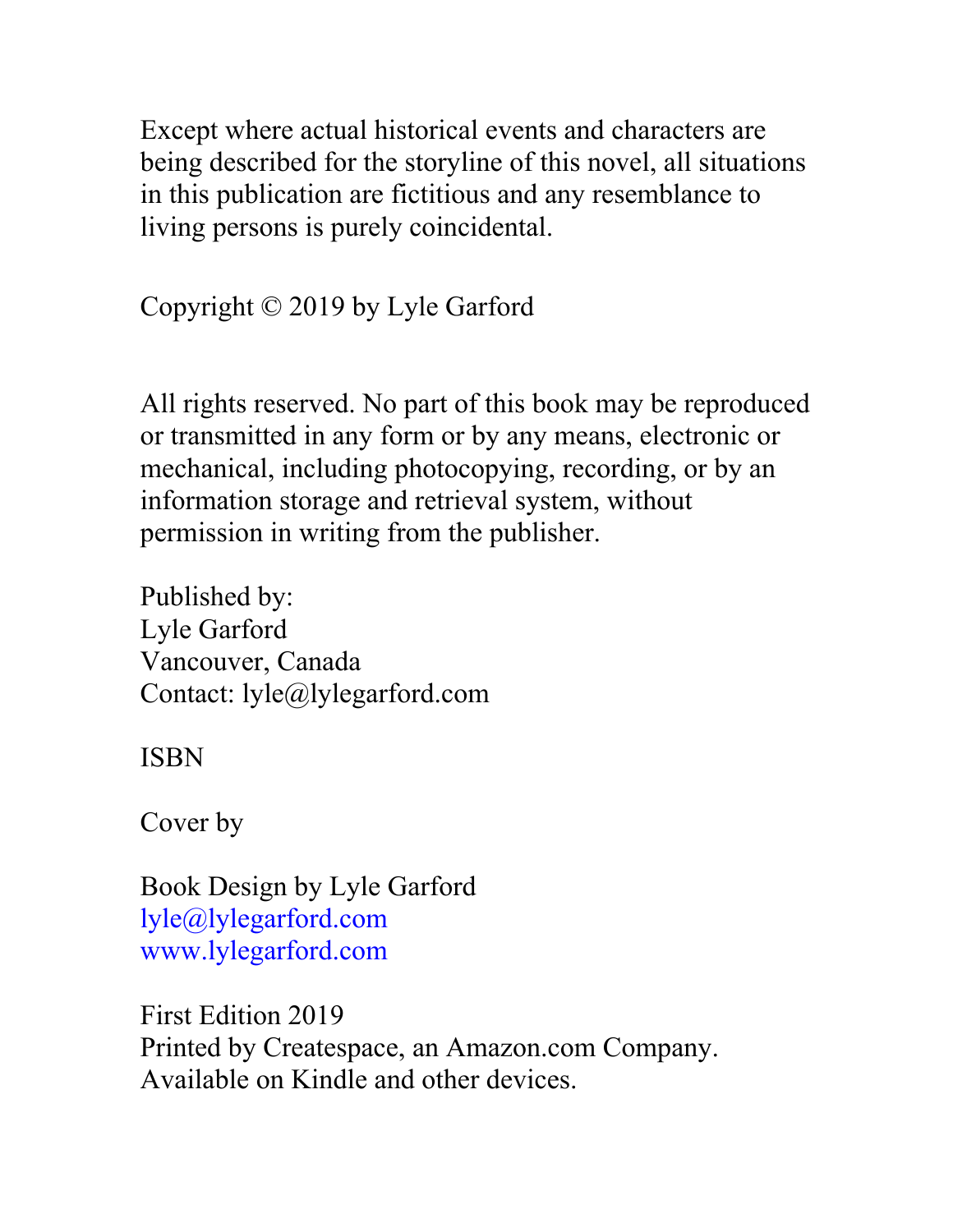Dedication

This one is dedicated to the memory of Charles Dickens.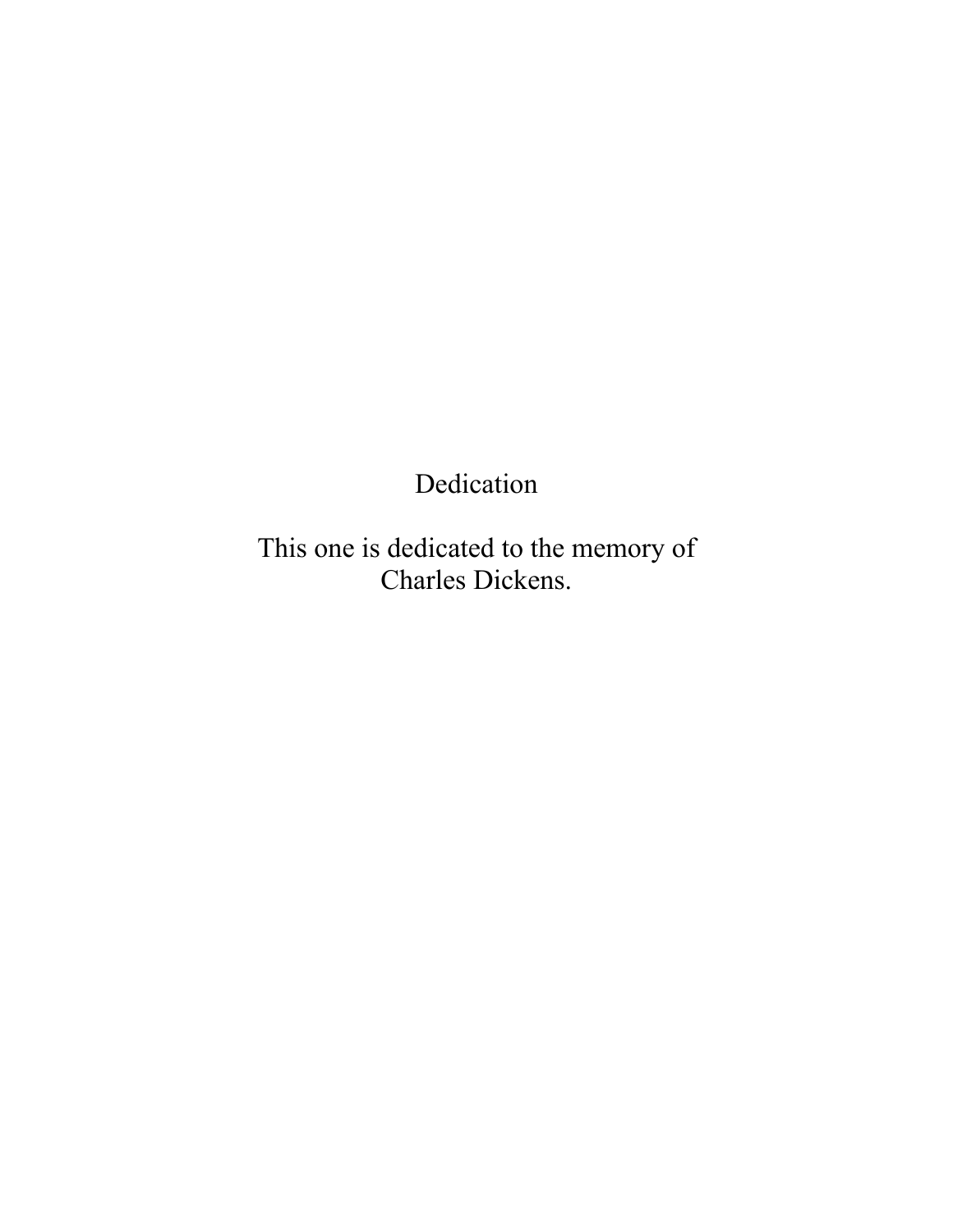## Prologue

The cafe's resident cat was named Shadow. The name was no coincidence as his fur was all black, except for a small white patch on his chest below his chin.

Savory smells emanating from the kitchen on the main floor of the old house drew the cat in, as they always did when the cafe's owner forgot to close the door leading to her second floor rooms where the cat lived. Winding his way around the main kitchen worktable Shadow reached up and placed a paw on the cook's leg to beg for a morsel. The cook, a grizzled, grey haired black man in his fifties named Willie Low, glanced down without surprise and grunted.

"You again, puss? You're going to get fat if I keep feeding you people food like this."

But the cook knew Shadow was a smart cat and, even if he could have somehow understood the man's words, nothing would change. The cat was always patient, hopeful and confident the man would relent soon enough.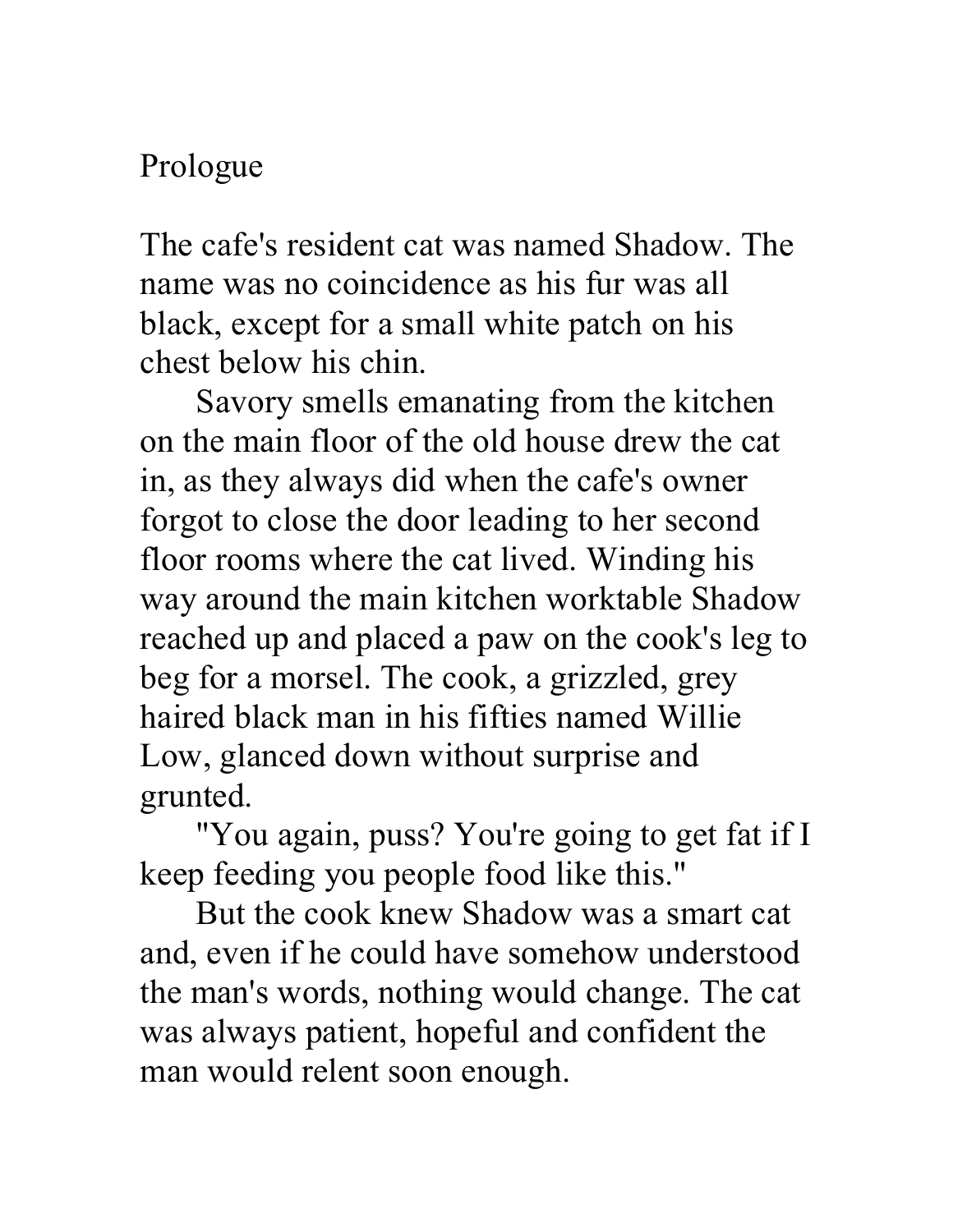Willie looked up as outside the wind howled and the rain lashed even harder yet again at the old house now serving as a cafe, drowning out for a moment the tinny sound of the Christmas music playing on the cook's small portable radio. The heavy rain pounding the house had started several hours earlier in the middle of the night and was showing no signs of letting up.

Feeling the gentle touch of a paw on his leg once again the cook sighed and reached down to scratch behind the cat's ear.

"I guess you've figured out I'm a pushover, haven't you, Shadow? Well, it's not up to me to watch your weight."

Willie cut off a generous sized piece of the roast chicken he had pulled from the oven a few minutes before. After putting it on the floor for the cat to eat, Willie went back to doing the preparation work for the daily soup they would serve in the cafe later that day and he was soon lost in the task at hand. He was so deep into what he was doing he initially shrugged off the tiny voice that came as a strange jolt to his consciousness.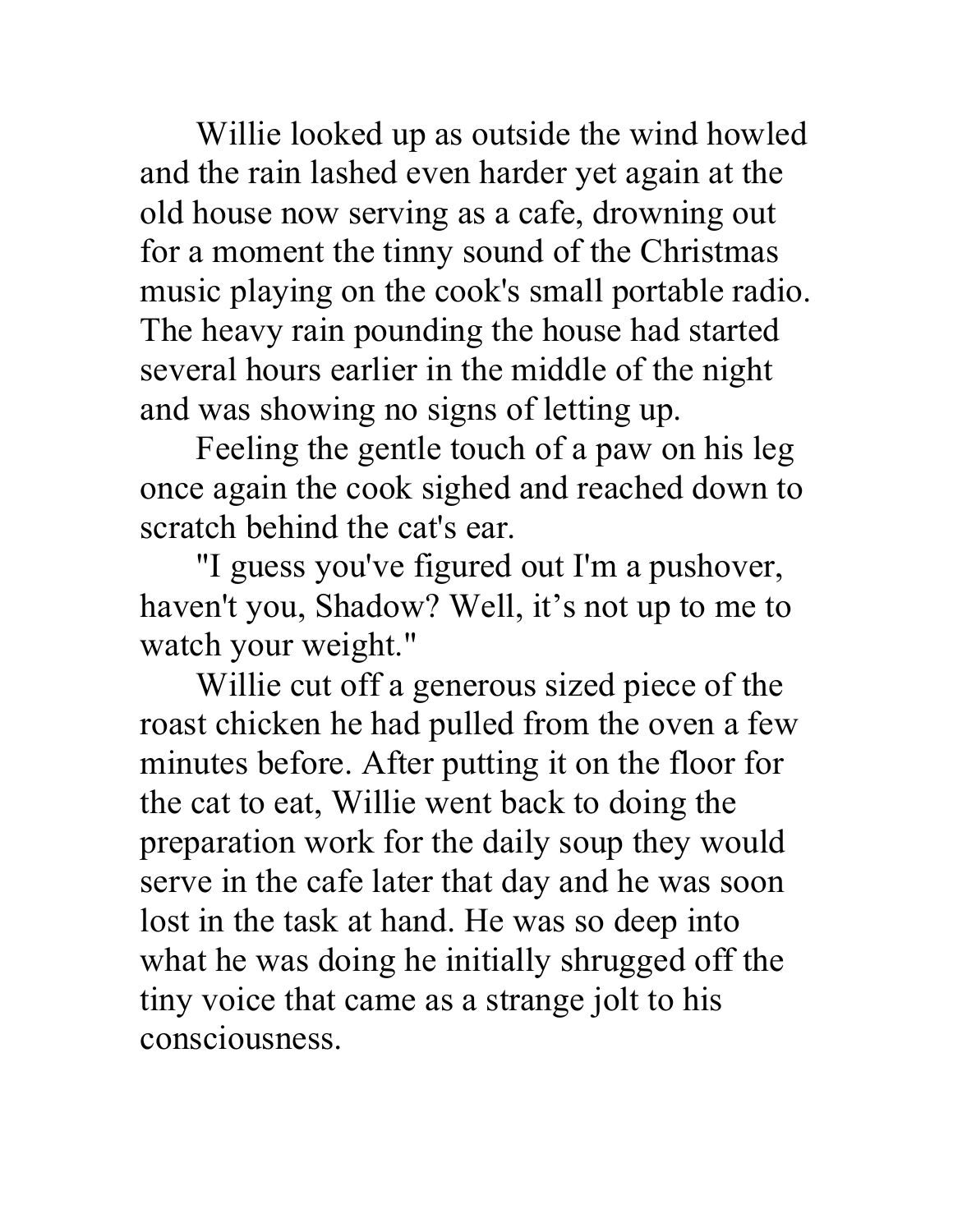He tried carrying on with thought about the work at hand, but the question of what just happened clawed its way to the surface from the deeper recesses of his mind and he stopped what he was doing. Lifting his head, he looked around in curiosity. Willie knew no one else was in the house, as the owner had closed the cafe after the early morning rush and went shopping, or at least, that was what was supposed to be happening. But he saw no one as he peered about with a puzzled frown and he rubbed his chin in thought. He tried calling out in case someone had slipped in without his knowledge.

"Hello? Is anyone there?" he said, but no answer came back.

"Huh," said Willie to himself. "Could have sworn I heard someone say something. Must be hearing things."

Willie tried focusing back on what he thought he had heard, but the voice was so ephemeral he couldn't pin down what the exact word or words had been. He shook his head and looked around one last time, intending to go back to his work.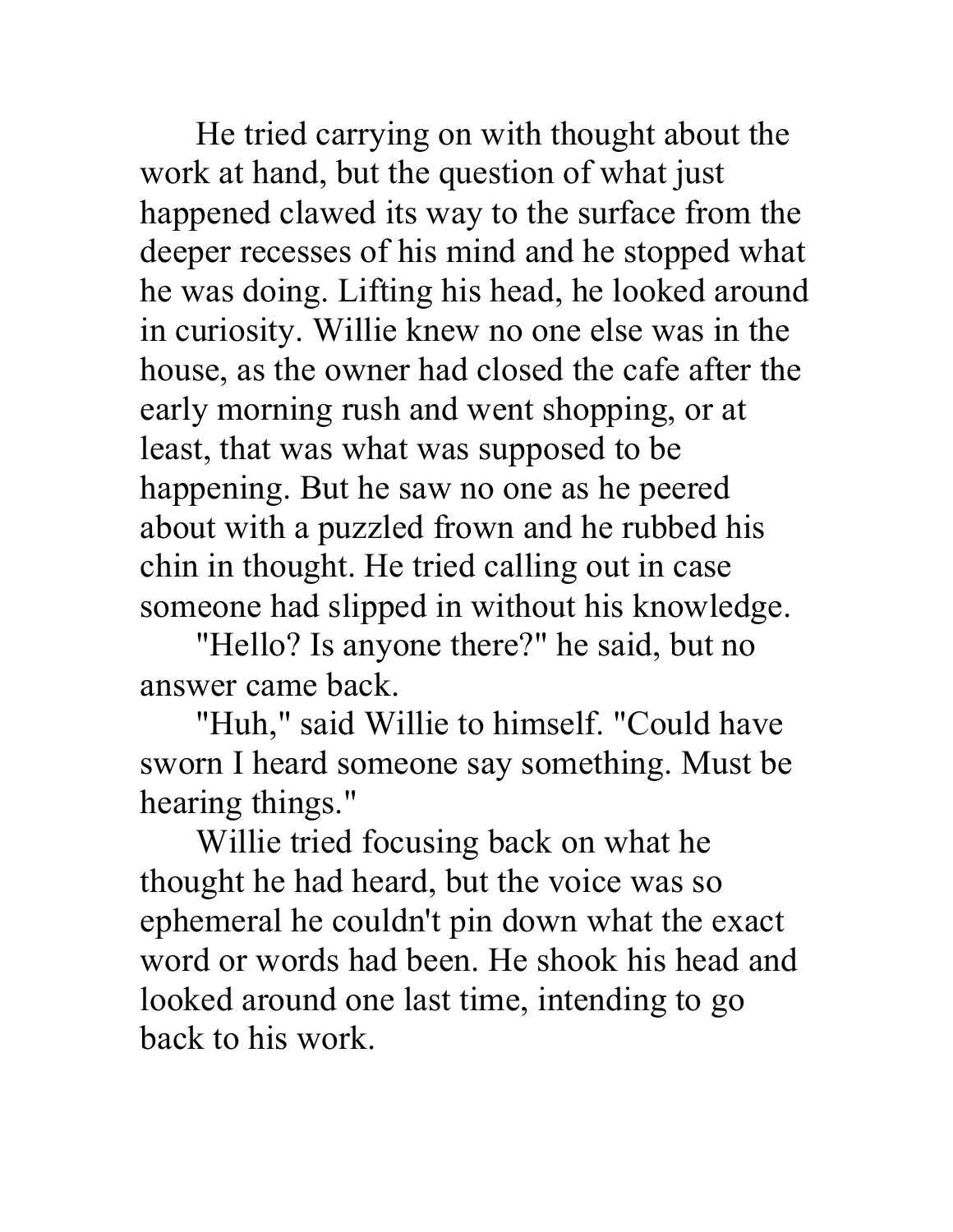But before he could do that he felt a light, but distinct chill touch him from behind. The sensation was faint and like nothing he had ever experienced before. His conscious mind rebelled at its touch, knowing the kitchen was in fact toasty warm from the oven being on. As he struggled to process what was happening he sensed with a flash of certainty another presence was in the room with him. Ignoring the small stab of fear that coursed through his body he turned fast to look behind him for the source, but no one was there. Willie's eyes narrowed as he whipped his head back and forth.

"Who's there?" he called, this time louder and with an edge to his voice. Once again, no one answered.

Looking down, he realized Shadow was no longer beside him and the piece of chicken he had given the cat remained untouched where Willie had left it. The strange sensation of a presence he still felt seemed to emanate from a spot near the doorway to the kitchen. With his peripheral vision Willie realized Shadow was now bottled up in the far corner of the room, the furthest distance possible away from the door.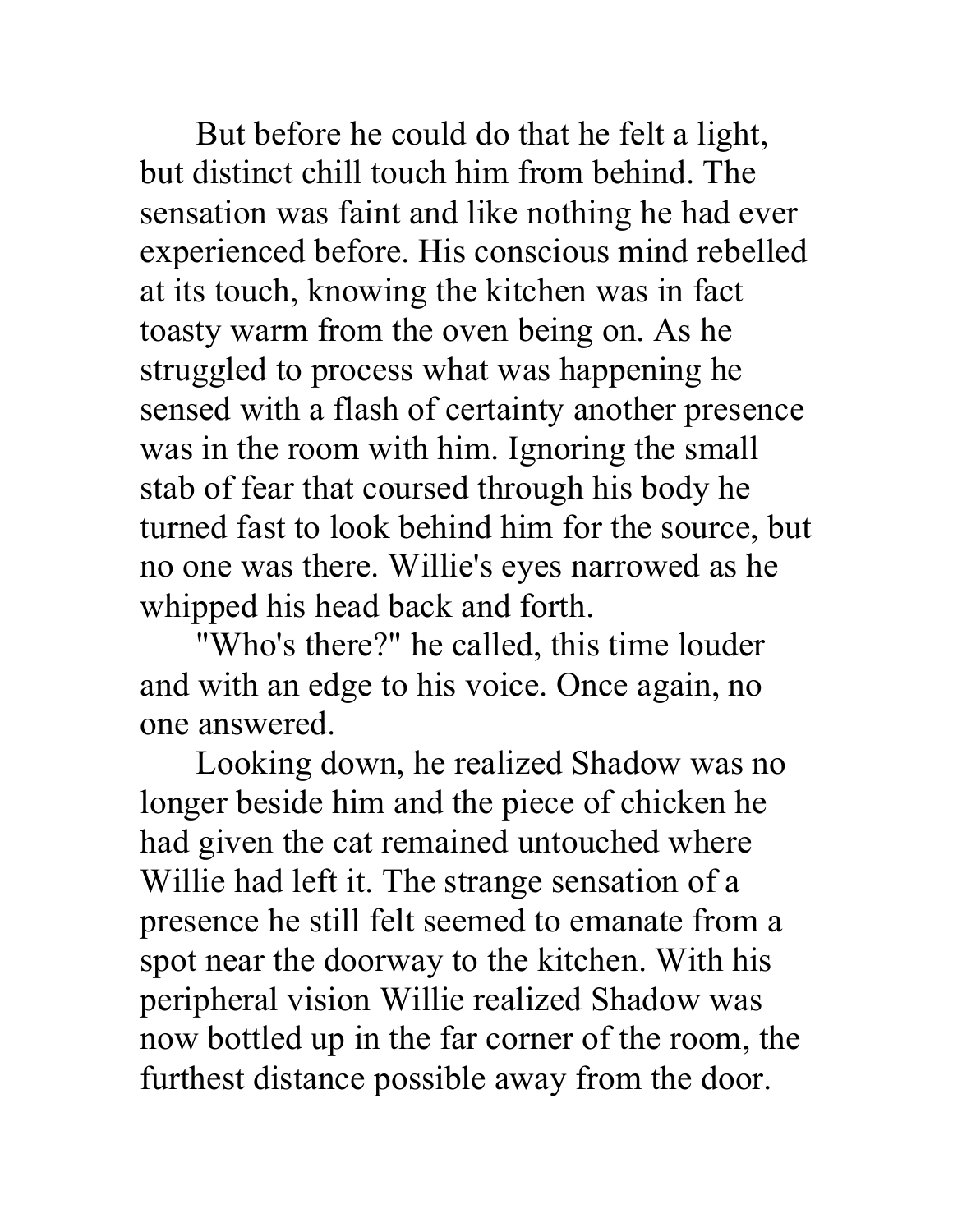The cat was hunched into a crouch, staring hard at the entrance, and whisking his tail back and forth. As Willie continued watching him the cat uttered an unintelligible, low sound that seemed like a growl or a deep hiss of fright or maybe both.

As the stab of fear returned because of the cat's reaction Willie turned back to face the doorway, but there was still nothing to be seen. He edged closer to the door to ensure he had a clear look down the hallway and made sure he wasn't missing anyone or anything. The slight touch of chill grew the closer he got.

"Who's there?" he said, in a more insistent tone this time. "What do you want?"

He waited, but nothing happened. Unsure of what to do, he kept waiting for several more long moments until with another flash of sudden insight he realized the chill sensation was gone. Mustering his courage, Willie left the kitchen through the doorway and went to explore the entire main floor of the cafe. Finding no one, he returned to the kitchen. The cold spot had not come back and, looking down, Willie saw Shadow had returned to eating the piece of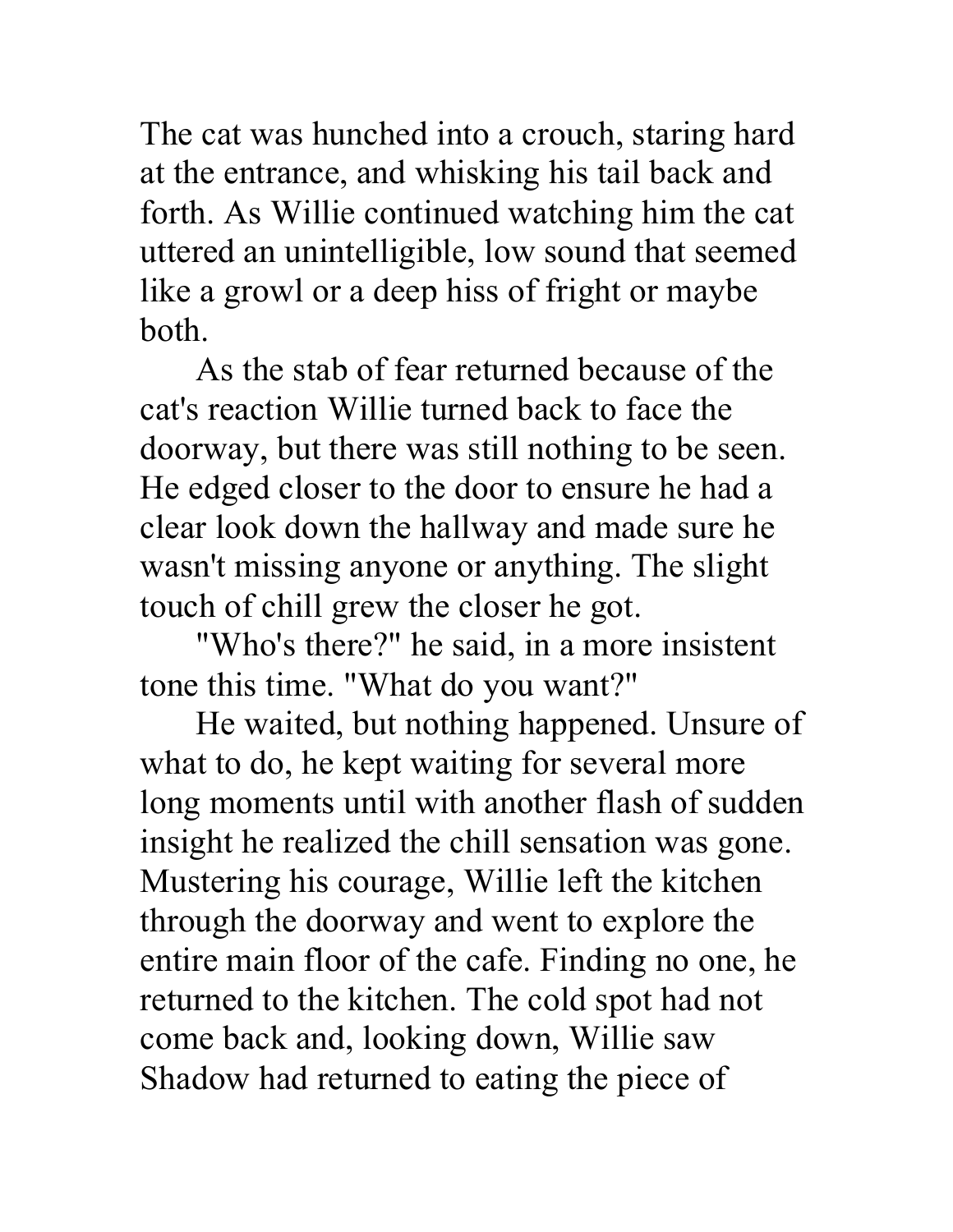chicken with content, as if nothing had happened. Willie looked around the kitchen one more time before shaking his head hard, as if doing so would somehow make the pieces of the puzzle of what had happened finally fall into place. Willie sighed, as nothing came to mind to explain any of it.

"Well, puss, I don't know what that was all about. I'm not even sure it happened. Maybe I'm just starting to lose my marbles or worse, maybe I'm just a stupid old man. And here you are, begging for even more chicken like its just another day in the life of a cat. Well, one more piece and that's it for you."

Willie gave him another generous morsel and scratched behind the cat's ear before turning back to his worktable with a shrug, listening once more to the heavy rain continuing to slam into the house in irregular gusts. As the radio began playing one of his favorite Christmas tunes Willie turned up the volume to drown out the rain. With effort he focused once again on the work before him, but this time he positioned himself in a spot where he could watch the door.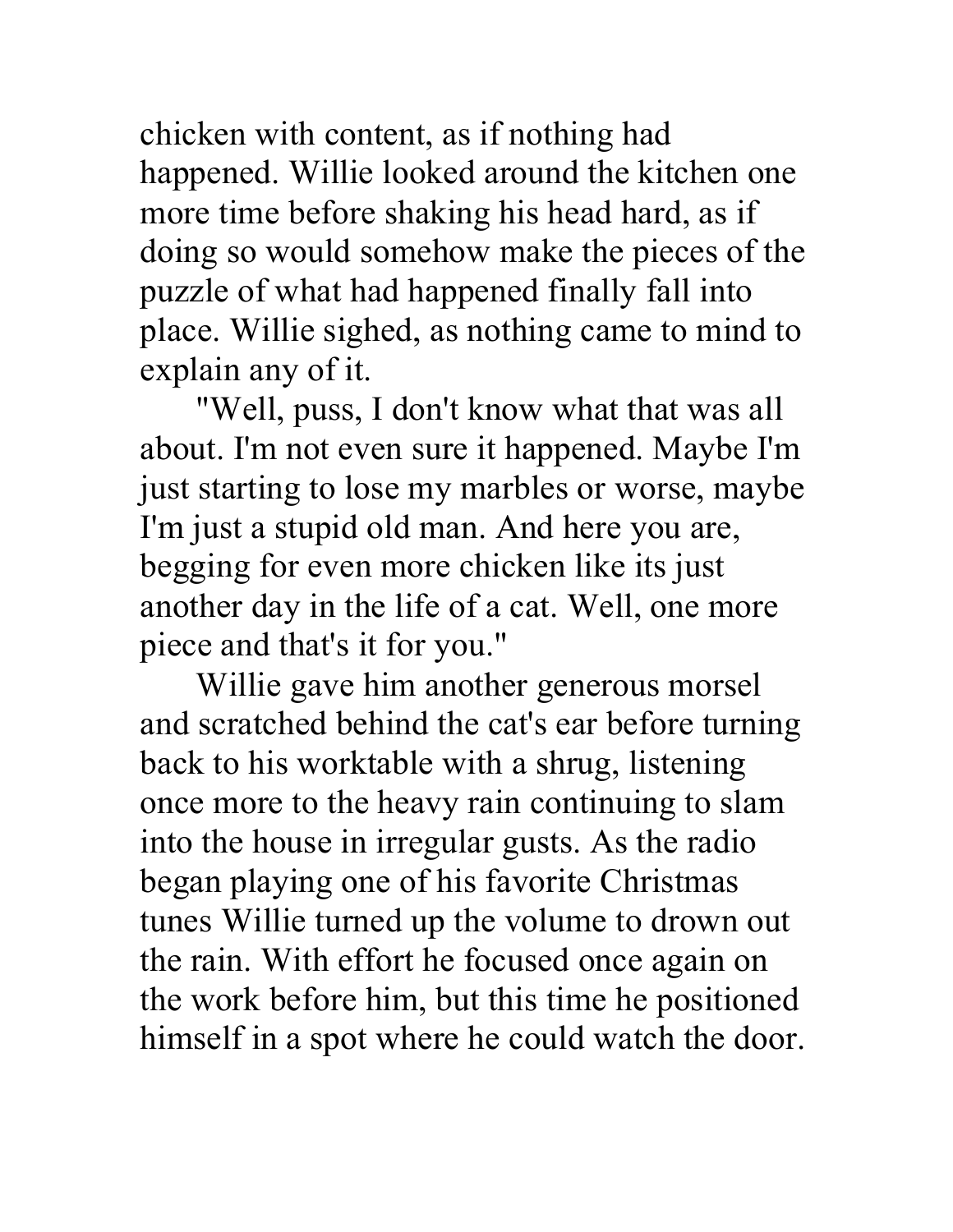## Chapter One

He gave in when his stomach growled for the second time, knowing it was time to find a place to stop for the night. His eyes were also tired from driving, enough to make the decision easy. He shook his head at his own foolishness, cursing himself for spending too much time wandering around in a small town further up the coast earlier in the day.

The driving, heavy rain wasn't letting up and now that night was falling trying to see where he was going would become even more difficult than it already was. He kicked himself mentally again for waiting too long to stop, but he knew the real problem was motivation to pay attention to details like that. Without a schedule to adhere to or even a real destination, he had little to force himself into making a decision. One hotel room bed wouldn't be much different than the next.

The traffic was heavy with Friday rush hour commuters going both directions, heading home to nearby bedroom communities. The next exit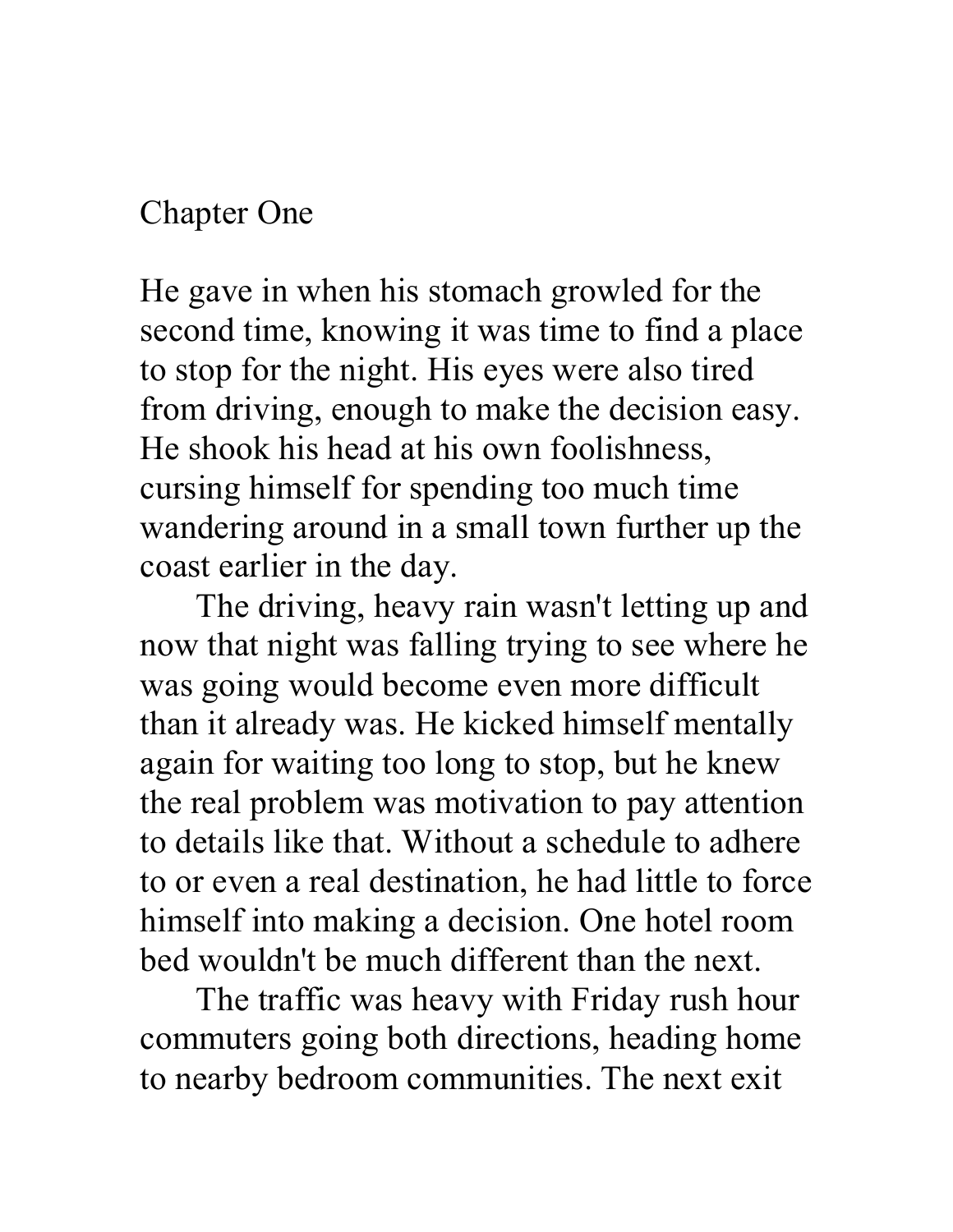after he made the decision to stop had a sign announcing a nearby town with accommodations and after a moments hesitation he took it. He couldn't remember why the name of the town struck a chord in his mind, but he was sure it would come to him and soon enough it did. The seaside town he was driving to was one of many small summer vacation destinations along the coast of the Pacific northwest of America, popular with families looking for a big, pleasant beach to let the children run free. Somewhere in his mind was a vague memory from the long dim past of his childhood of playing on that beach and staying in this town.

The road soon took him along a winding waterfront route cutting a path between cedar forests on one side and the water on the other, while following the shape of the small coves dotting the shoreline. In one such cove he found several ramshackle buildings and obviously derelict old fishing boats abandoned on the beach and he knew for certain he was right about where he was, as the town in his memory had a long abandoned, small cannery to process the catch of local fishermen nearby. He also had a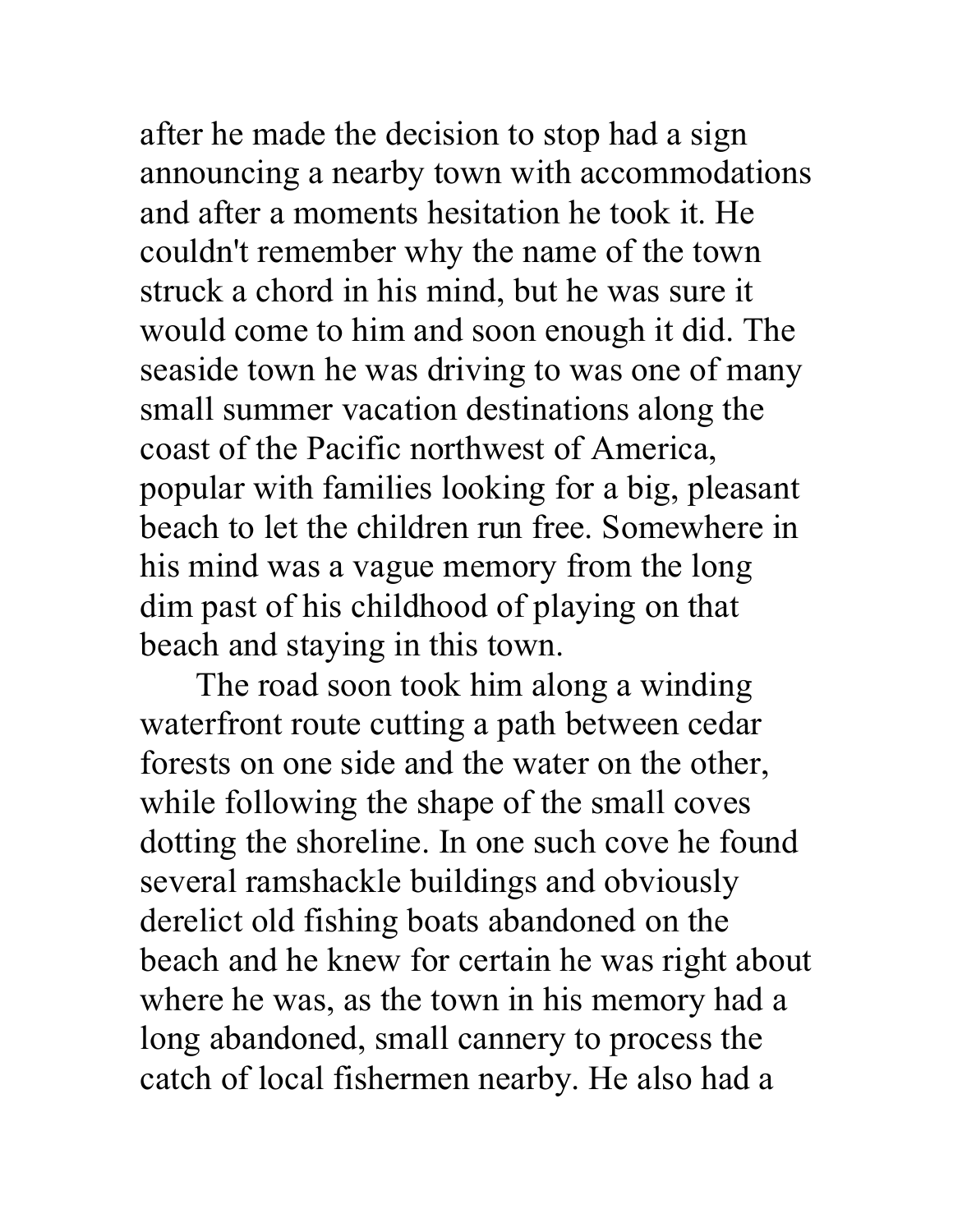memory of staying in a quaint, stately old hotel right in the heart of town and he resolved to find it.

Further along the road came dim streetlights, lighting a section running parallel to a long stretch of beach. This proved to be the edge of town and was an area dedicated to hosting several campgrounds and recreational vehicle parks. He was unsurprised to see they were devoid of customers.

The campgrounds finally gave way to the town itself, which wasn't large, consisting of a stretch of four long blocks along the waterfront where a variety of businesses clustered together. Several oak and northern pine trees large enough to testify they and the town around them were many decades old were sprinkled throughout the area, fighting for space with the numerous cedars. The small town cemetery was the only patch of ground in the business district not dedicated to making money. Back from the shoreline and the business center were several old wood frame houses with a couple of small, but newer condominium developments mixed in. As he drove slowly through the area he got a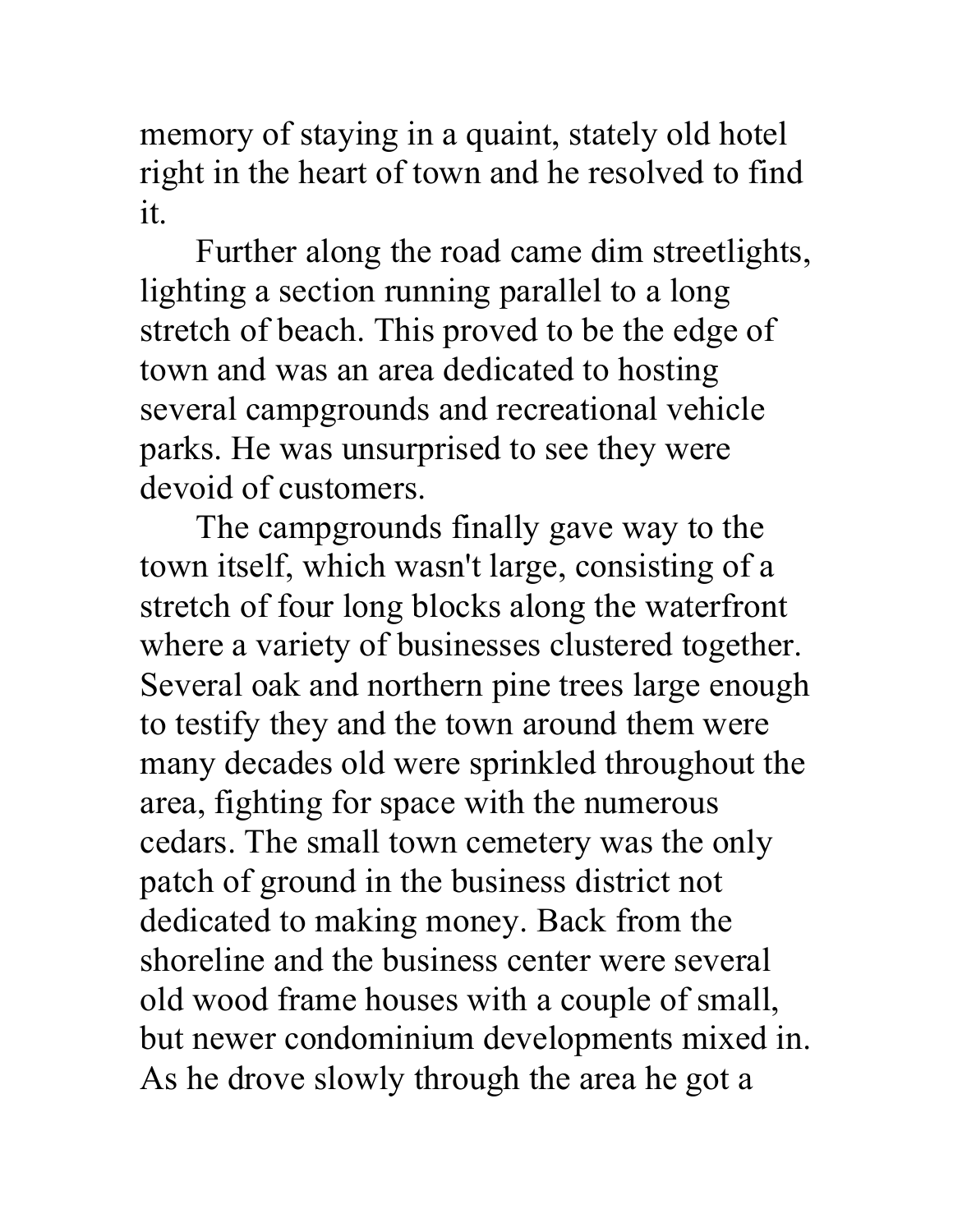quick impression most of the little businesses were oriented to parting tourists from their hard earned money.

His memory had not let him down about the hotel. Finding it on the main street of the town wasn't a problem as it was the largest structure in sight. The building had a sprawling footprint, taking over half of one of the long blocks right in the middle of town. The hotel was set well back from the water, with nothing but a long stretch of beach and what looked from a distance to be a path along the shoreline between it and the ocean. The view from all three upper floors of rooms would be commanding.

He parked as close as possible and dashed through the downpour to the shelter of the hotel. Even with the hood up on his heavy raincoat it felt as if the wind had driven enough rain through his defenses to soak him completely. Despite his hurried sprint from the car he had time to gain a quick impression of the stately grace and age he remembered about the exterior of the building and he realized little had changed since his youth. Someone in the long distant past had obviously banked on the small seaside town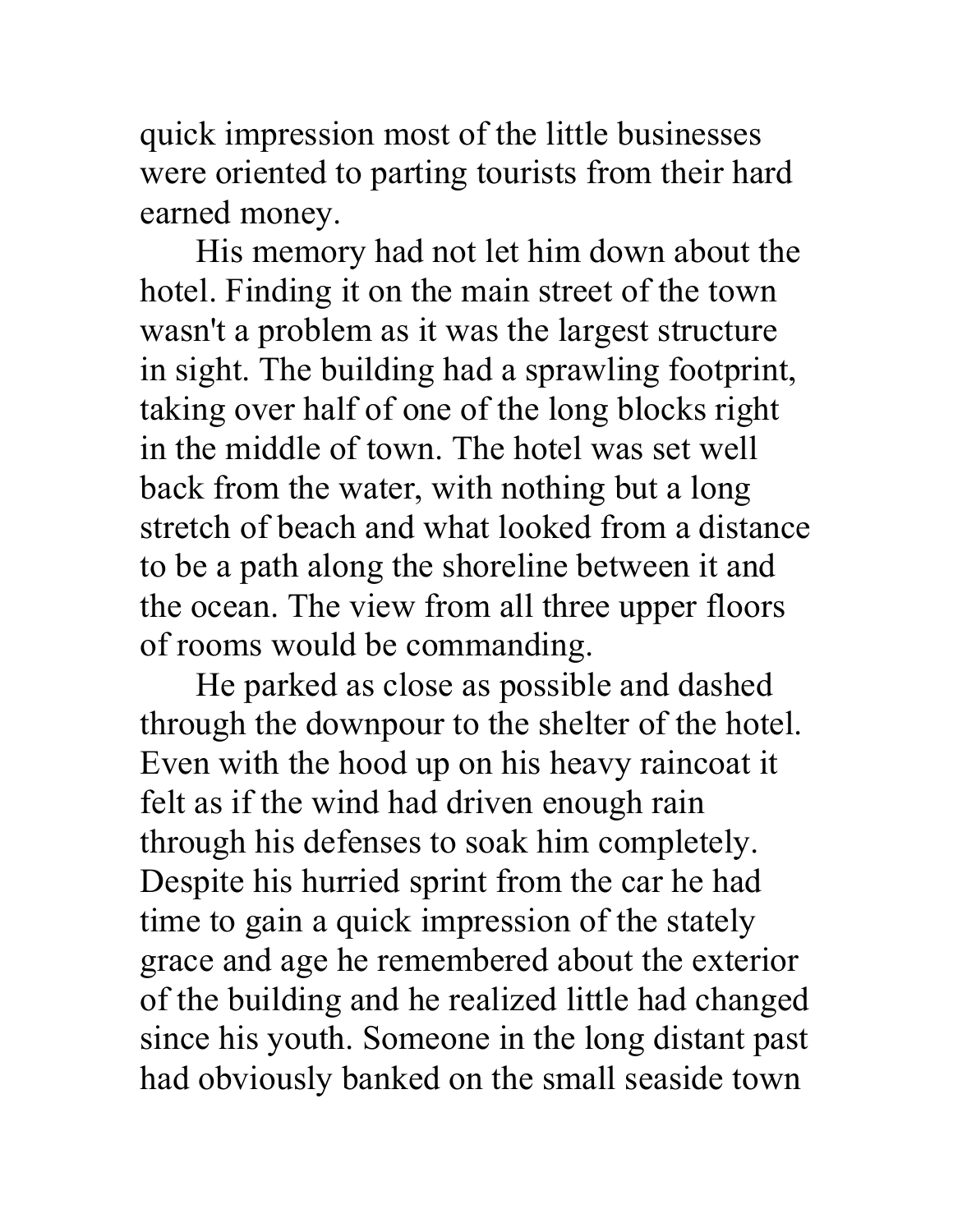becoming popular enough with tourists to warrant making a significant investment in the property.

The interior of the hotel confirmed his quick, initial impression. The lobby was wide, with ornate crown mouldings and high ceilings. The hotel was clearly at least a hundred years old, but had along the way been given plenty of tender care over the years. Some obvious renovations had been done since his childhood visit, but someone clearly made a point of ensuring the changes had no effect on the atmosphere of understated elegance still maintained throughout.

Further past the hotel check in desk that was off to one side a huge stone fireplace was centered on the far opposite wall, framed on either side by several large glass windows looking directly out onto the beach. A number of people were sitting with drinks, alternatively watching the storm outside or the large fire roaring in a wood-burning fireplace that was converted from its original state to burn natural gas now.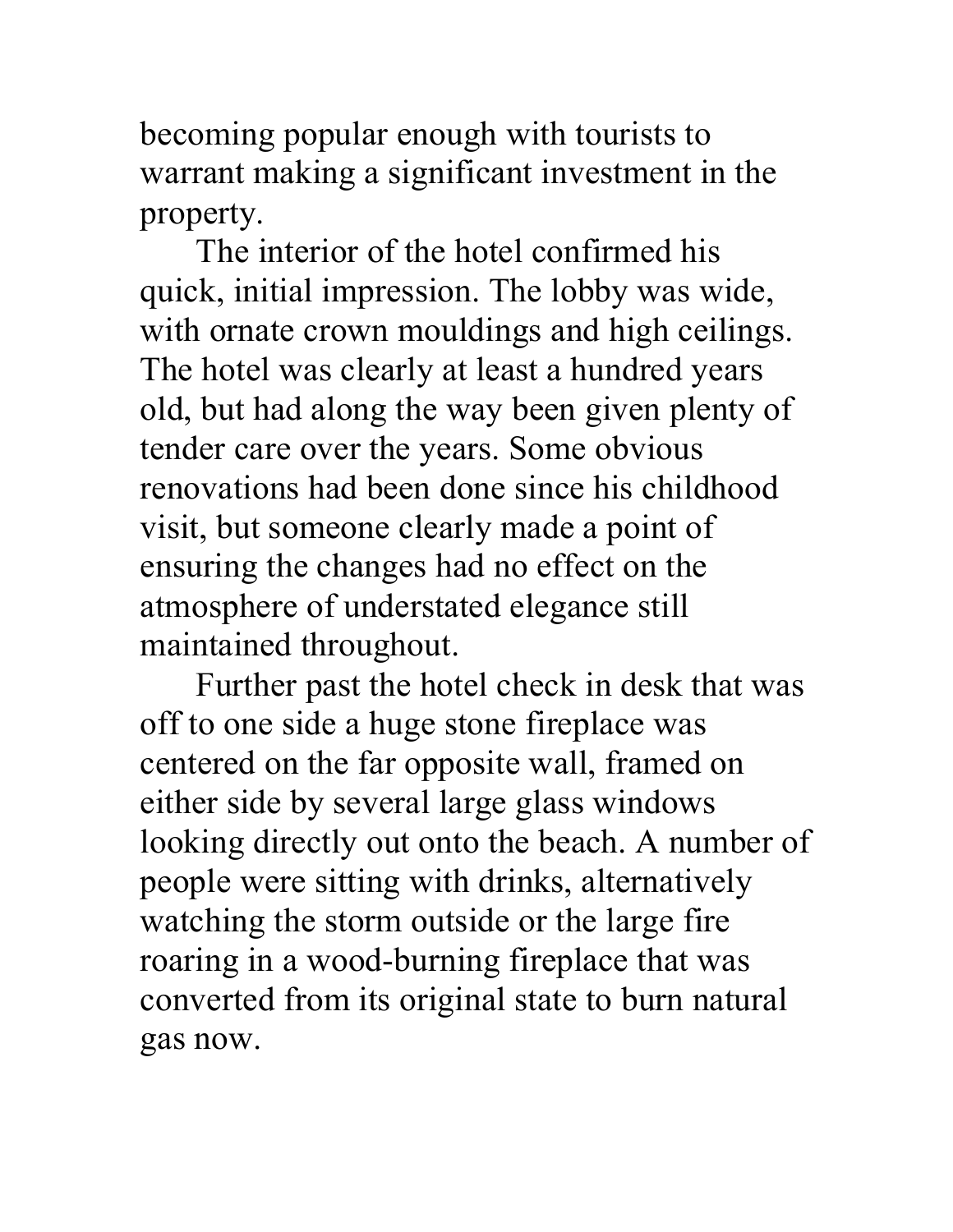On the drive in he assumed finding a room would be easy given it was now the middle of December, but the hotel seemed far busier than he expected. As he waited in line to check in behind a family with children he watched two employees struggling to find places to add even more Christmas decorations than what was already in place around the front desk. A big, festively adorned Christmas tree already stood in the lobby off to one side. The clerk finished with the family and waved him forward.

"Good evening. You appear to be a little busier than I thought you would be. I don't have a reservation, so I'm hoping you have a room to spare for the night?"

"We do, sir," said the clerk. "You would have been out of luck a few weeks back, but it's no problem now."

He watched the clerk smile in reply to the puzzled look he knew was on his face. The clerk took the identification and credit card offered and began the check in process as he offered explanation.

"Winter storm watchers always keep the hotel busy especially in November, sir. Of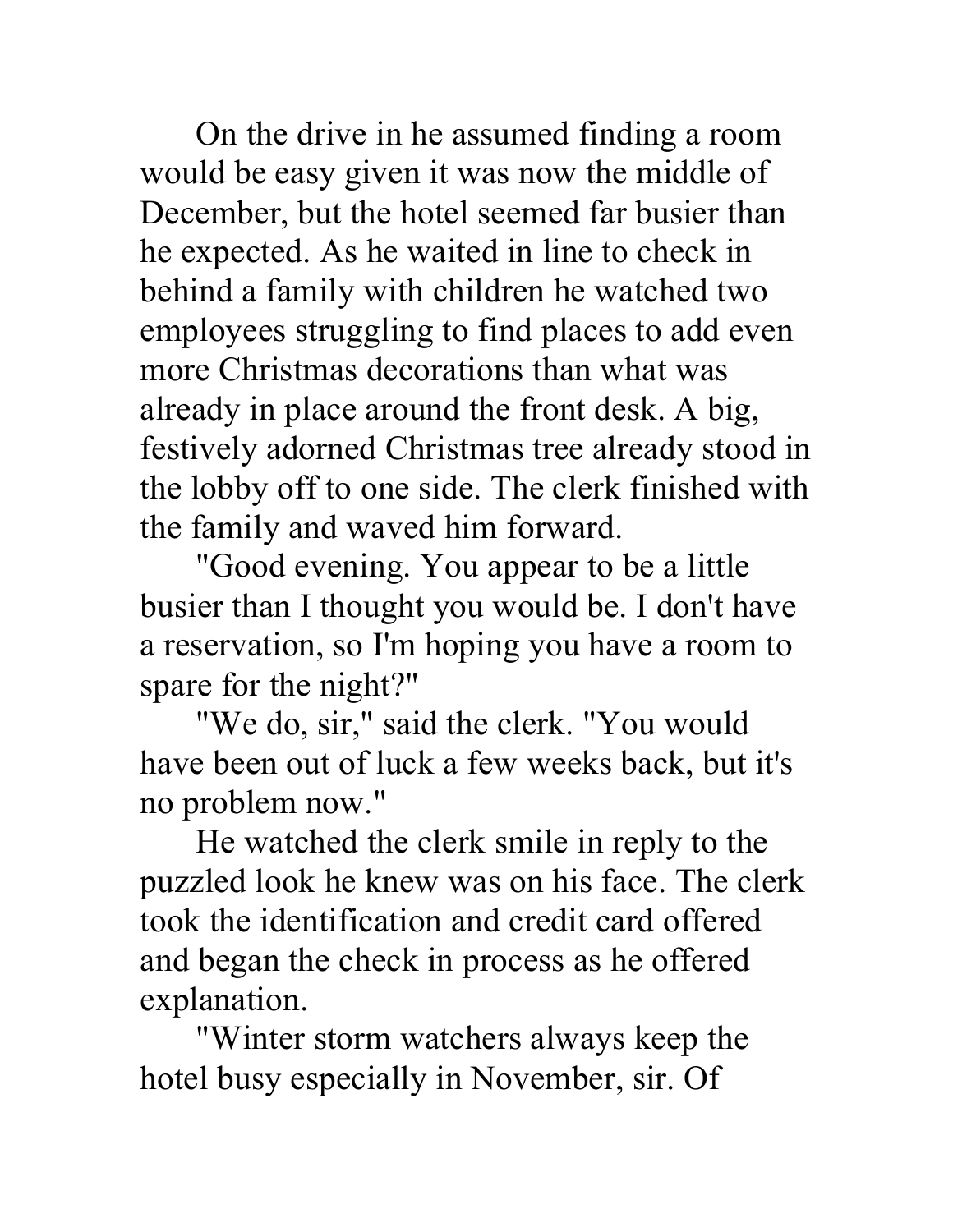course, we also get storms in December, as you have obviously noticed. It slows around this time because people are busy getting ready for Christmas. We get a few more people staying with us over the holidays, but we usually aren't full again until the good beach weather is back."

Taking one last look at the driver's license and credit card the clerk slid them back across the counter along with a form to sign.

"Right, Mister—Jonathan Thomas. Welcome to our hotel, sir. If you could sign in the spots with an X beside them you will be done. Actually, I don't know if you are aware, but word is we are due for an even worse storm tomorrow night, if you can believe it. Might even be bad enough we could get a little snow. You may want to stay hunkered down with us an extra night or so if that's the case. Roads will be awful."

"I've been living back east and have snow tires, so I know how to navigate snowy conditions," said Jonathan, giving the signed form back and taking the key to his room.

He made to turn away, but stopped as he thought about it. "You know what, maybe I'll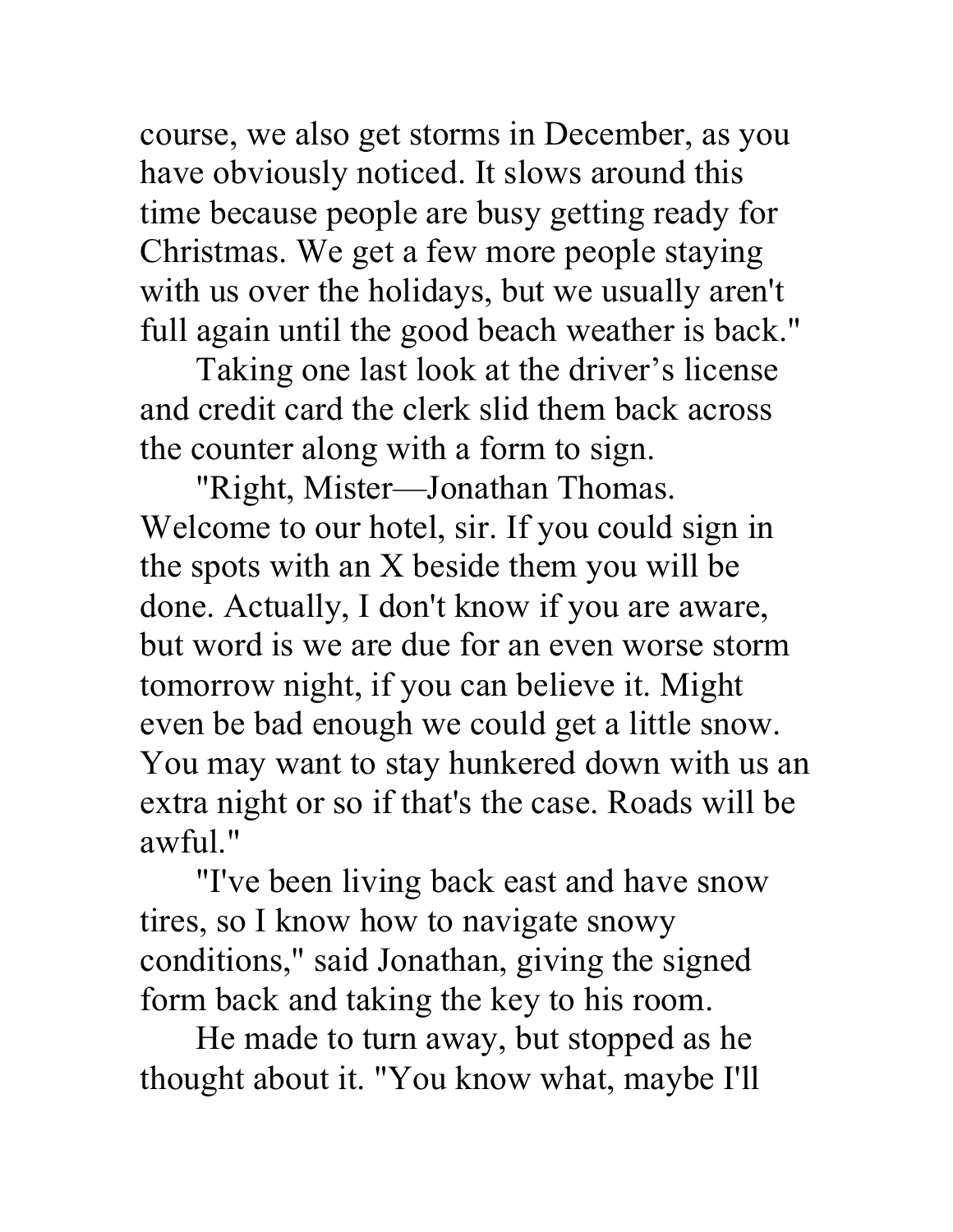take you up on that. You don't get snow as much out here on the Pacific coast and everyone else around me might not be as prepared as I am."

The clerk made a tentative reservation for a few more nights, assuring Jonathan it wasn't a problem to cancel and leave early. Jonathan paused again and asked for recommendations of good places to eat.

"Well, the hotel here has a nice restaurant through those doors over there. You can get meals there at all times of the day, but you might find the prices a little steep for dinner. It's primarily a high-end steak house at night. We have a few places around town, but the closest and, probably the best, if its decent food for a reasonable price you want, would be Gwen's Cafe. It's just to your right as you leave here, down the street to the end of the business district."

After thanking the clerk Jonathan made the dash to his car for his bags. His feet and the bottom of his jeans were already wet and he was too tired to get dressed up for a more formal dinner, so he decided to make the short trip to the cafe. After dropping his bag unopened in his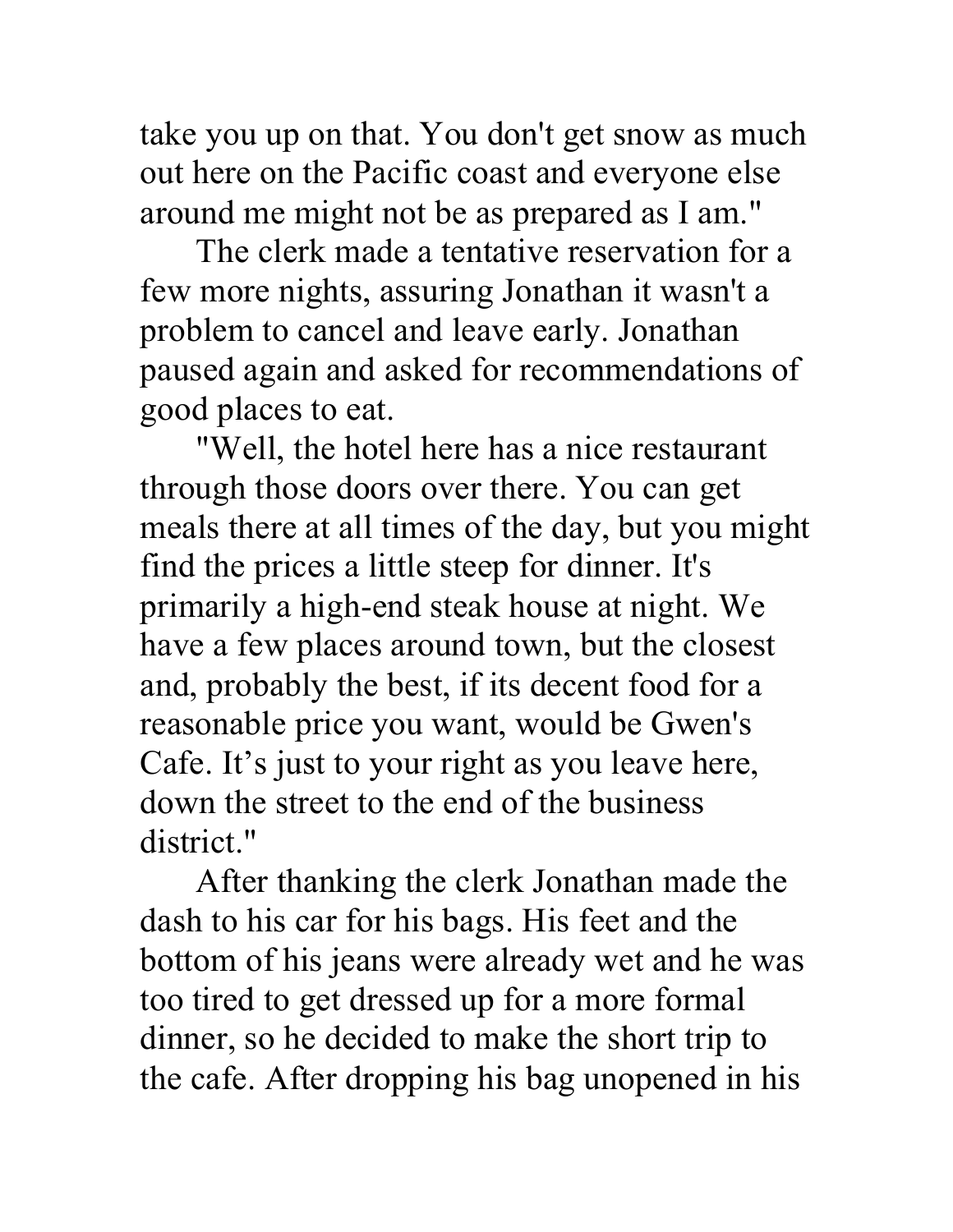room he made his way back to the lobby. With a sigh as he eyed the foul weather outside he stepped into the driving rain again and hurried down the main street to the cafe. He was forced to lean into the strong gusts of cold wind that buffeted every so often. He passed the old cemetery dotted with thick, ancient trees he had seen on his way in and in the dim light of the streetlights he saw numerous headstones that looked quite old. The sight did little to lighten his mood.

As he struggled against the full force of the wind every time there was a gap in the buildings he realized it was easy to understand why people came to watch the storms. Huge waves were crashing to the shore as far as he could see in both directions on the long, downward slope of the beach to the waterline. The impossibly long waves rolling steadily onto the log and debris strewn sand seemed to stretch endlessly into the distance. If an even worse storm blew in the waves would be towering.

The cafe was a sprawling and weathered looking, two-story house with a commanding view of the beach from a verandah running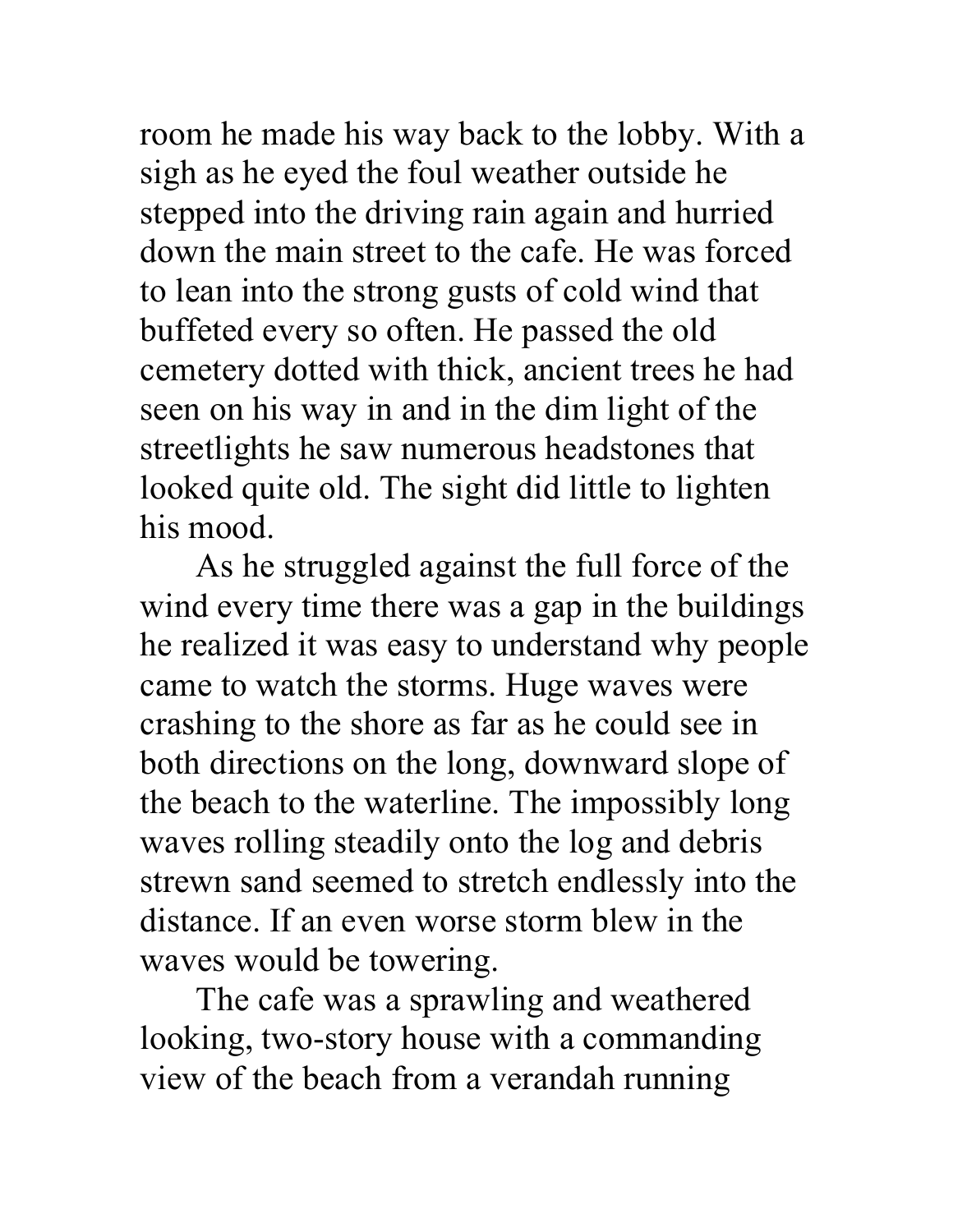along one side. Like the hotel, Jonathan immediately formed an impression of age from the outside. Relieved to finally be in shelter from the elements as he stepped inside, he sensed right away his feeling was correct.

Inside he found half of one side of the building was crammed with a dozen tables of various sizes for customers. A door leading to the verandah outside was set into the wall between windows on either side to afford customers inside a view, too. Jonathan realized parts of the house had obviously been gutted and converted to its current purpose at some point in the distant past.

On the opposite wall that divided the room someone had cut a long rectangular pass through and added a shelf with heat lamps above for plates of food orders. Through this the kitchen could be seen, where an older looking, big black man wearing a white chef uniform was bustling back and forth inside. Most, but not all, of the patrons in the cafe were white. Unlike the hotel, the cafe was decorated with only a small artificial Christmas tree in a corner of the room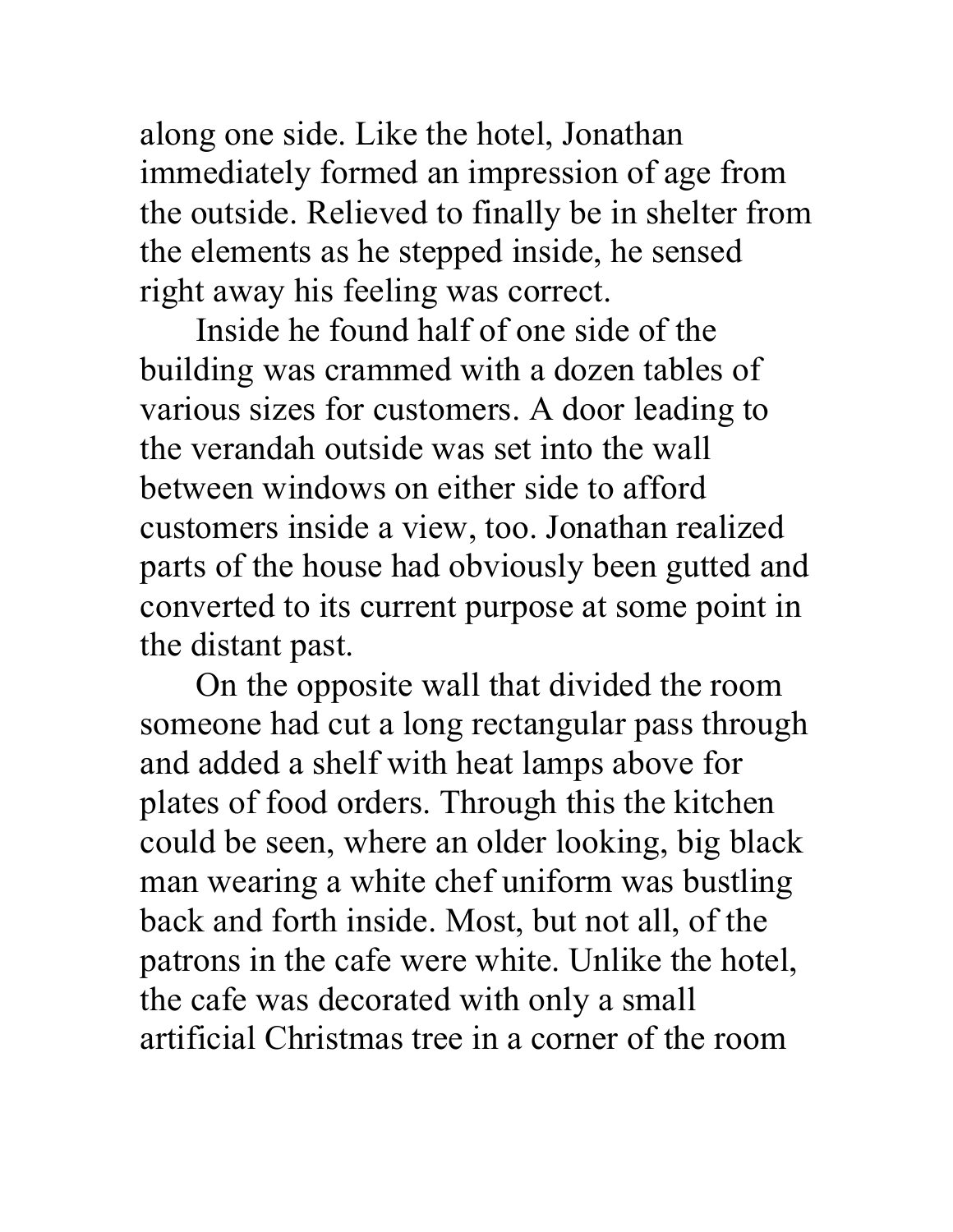along with a few other Christmas decorations sprinkled about.

Jonathan slid onto one of the eight stools at the old-fashioned diner counter running parallel to the kitchen wall, amused to find it had a row of four small, old juke boxes set on the counter at regular intervals between pairs of stools. He was curious to know if they actually worked, but an attractive waitress scurrying about in the service area between the kitchen and the counter caught his attention.

"Miserable night, huh?" she said, as she bustled over with a menu. Jonathan was forced to hide a double take at how pretty she was. She had long and straight, light blonde hair tied back in a ponytail and he thought she was a true, natural blonde. He was surprised as her hair was in a style almost no one wore anymore, with her hair close to her waist in length.

Forcing himself to focus he saw beer on the cafe menu and he ordered a bottle, despite her obvious surprise. A calendar tacked to the wall told him today was December 13th and he knew there likely weren't many people ordering beer this time of year. He didn't care, as beer was his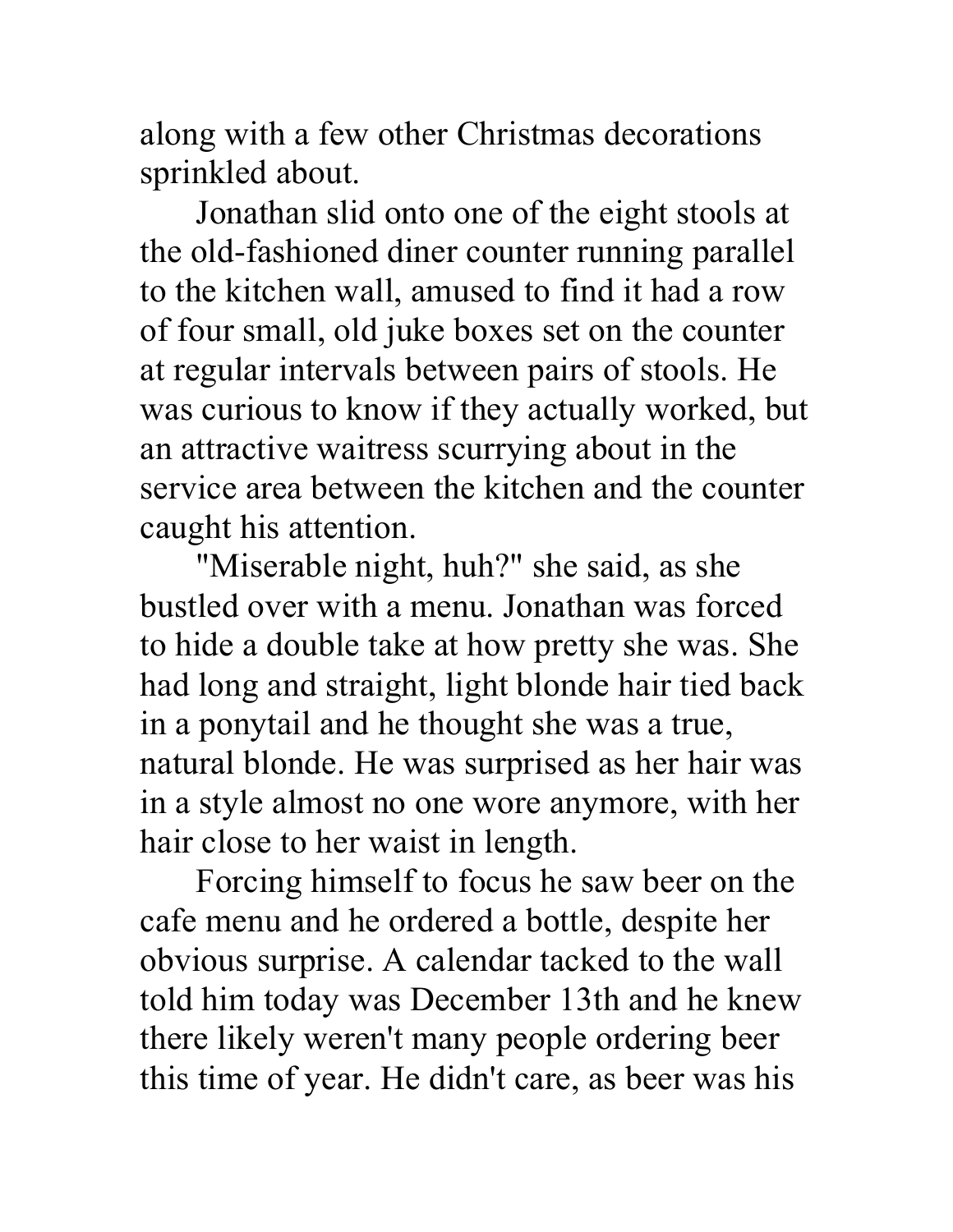alcohol of choice most of the time, although he was happy to drink whatever was put in front of him. After studying the simple menu he ordered a small bowl of homemade chicken soup to go along with a clubhouse sandwich for his dinner. He knew he was hungry enough to eat all of it.

As the waitress went off to place his order he began looking around closer at his surroundings. He quickly judged the cafe was probably about the same age as the hotel, but could see it had not enjoyed quite the same degree of tender care. The equipment the waitress was using was a curious mix of old and new. A large espresso and cappuccino machine was obviously a recent addition, while a milkshake mixer sitting beside it that would have been new in 1955 gave contrast. Although what looked like a fresh coat of paint had been added not too long ago it couldn't hide the subtler wear around him, like the slight tears in the weathered vinyl padding of the stool next to him. The hardwood floors were scuffed and in dire need of resurfacing, while the wood tables and chairs showed a similar degree of need.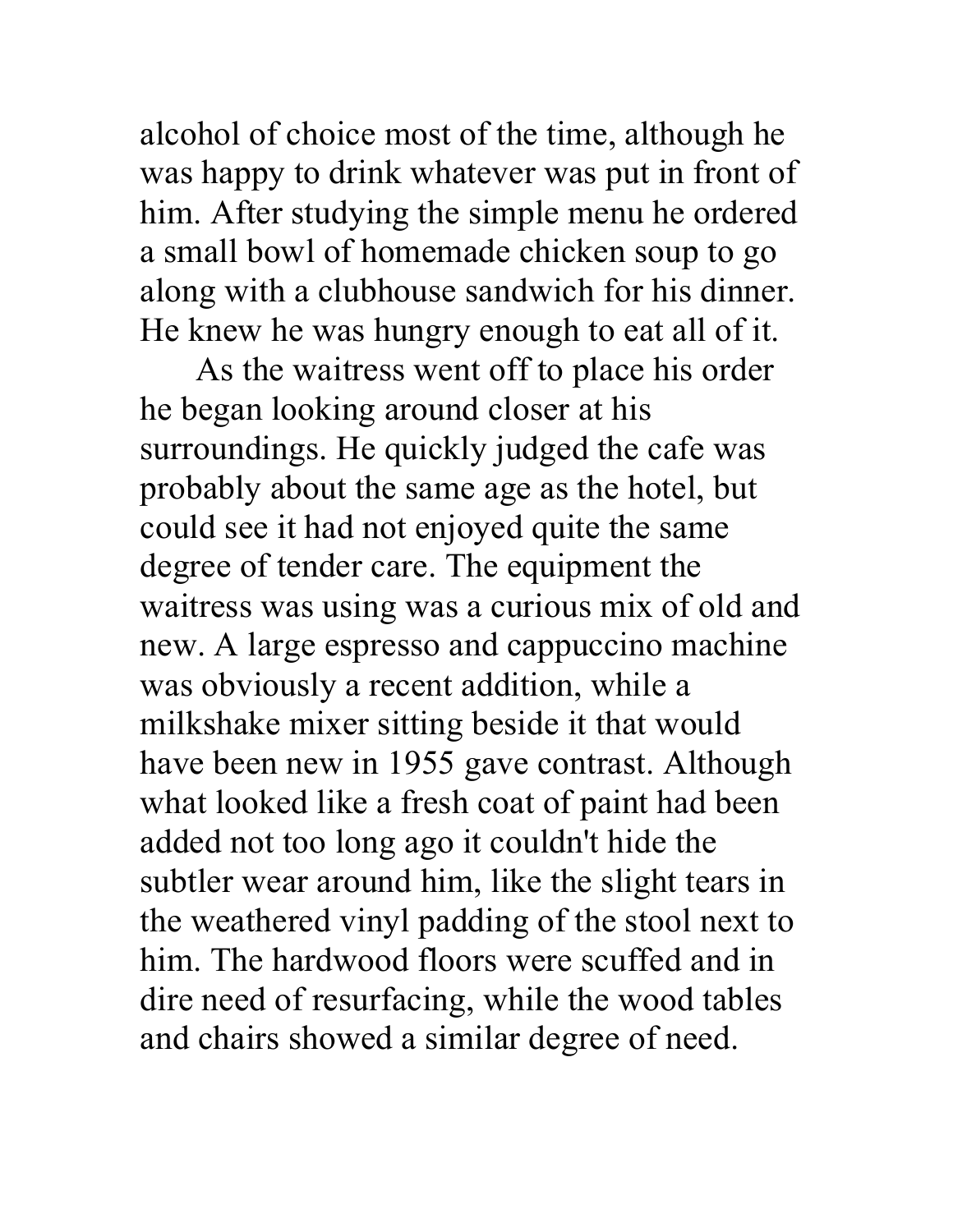The cafe was about half full. Several people were devoting their full attention to the screen of their cell phones, ignoring both the people they were with and the food before them. Jonathan focused on the snatches of conversation around him and wasn't surprised to overhear a few people complaining about the endless rain and grey skies. A young woman staring intently at her phone excitedly announced to her boyfriend she had found a deal to a sun destination for a decent price.

With a start Jonathan realized a large black cat with a white patch on his chest had appeared and was sitting at his feet, looking hopeful he would be fed. Jonathan smiled and scratched behind the cat's ear, but as no food was on offer the cat left. The server saw the cat and came over to scoop him into her arms, scolding him as she disappeared into the back of the cafe.

As he turned his attention away he caught part of a conversation between a group of two women and one man sitting nearby and was surprised to realize from the snippet he heard that they seemed to be talking about a ghostly presence in the cafe. The topic was so unusual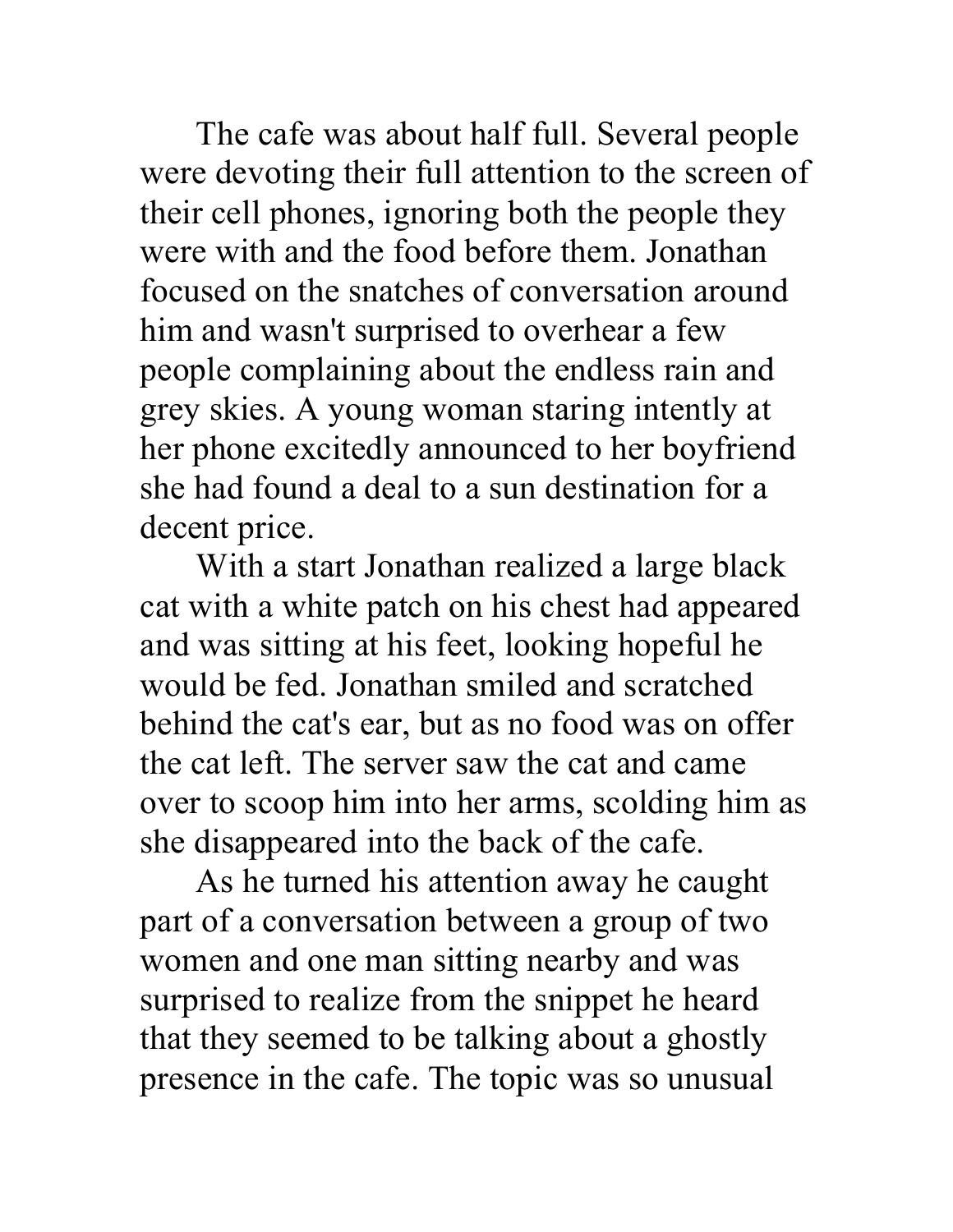he reacted by turning his head back to focus on them. The woman speaking caught his reaction and lowered her voice. Although curious, Jonathan couldn't think of a polite way to intrude and ask them about it. The waitress reappeared, coming over to set his beer in front of him, so he turned his full attention to her.

"Your dinner won't be long, sir," said the waitress with a harried look. "We're past the dinner rush now and our cook is catching up."

Jonathan smiled back. "Thanks. That was your cat?"

"Yes. Shadow and I live upstairs and he's supposed to stay up there, but the little devil likes to sneak out every chance he gets to explore and beg for food."

She hurried off again as Jonathan smiled, doing his best not to be too obvious in his appreciation of her. He judged her to be close to his own age of thirty-one. Before she scurried off he noted she wore no wedding ring on her hand.

As she left again he turned to idly browse through the song library listed on the old miniature jukebox set into the counter. The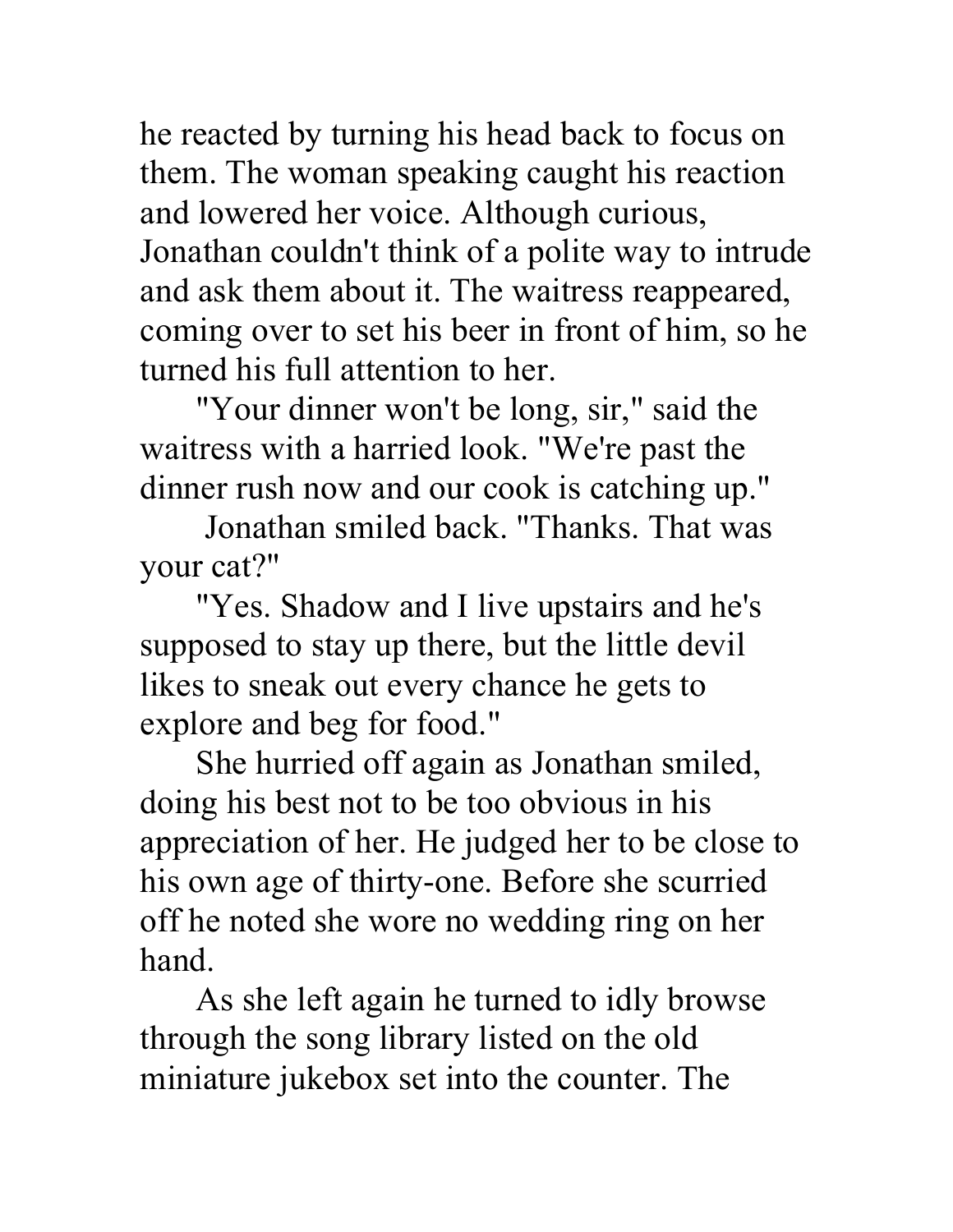songs it listed were all over forty or more years old. He was amused when he fished a coin out of his pocket, dropped it into the machine, and found it still worked as he punched in the number for a song. A rhythm and blues tune from the late sixties blared out of the tinny sounding speakers, just loud enough to catch the attention of a few of the other patrons sprinkled throughout the cafe. Despite being obviously deep in their conversation, the nearest group looked over from their table at him for a moment before turning away again.

His thoughts drifted as he turned his attention back to the music and the sound of his stomach still growling, not satisfied with just having beer to fill it. The time showing on his cell phone told him it was far later than his stomach was used to being fed. He debated checking his emails, but knew there was little point. Nothing he really wanted to see would be there.

As the song finally ended he thought of dropping another coin into the jukebox, but he couldn't make up his mind. In the silence following the song's end the conversation of the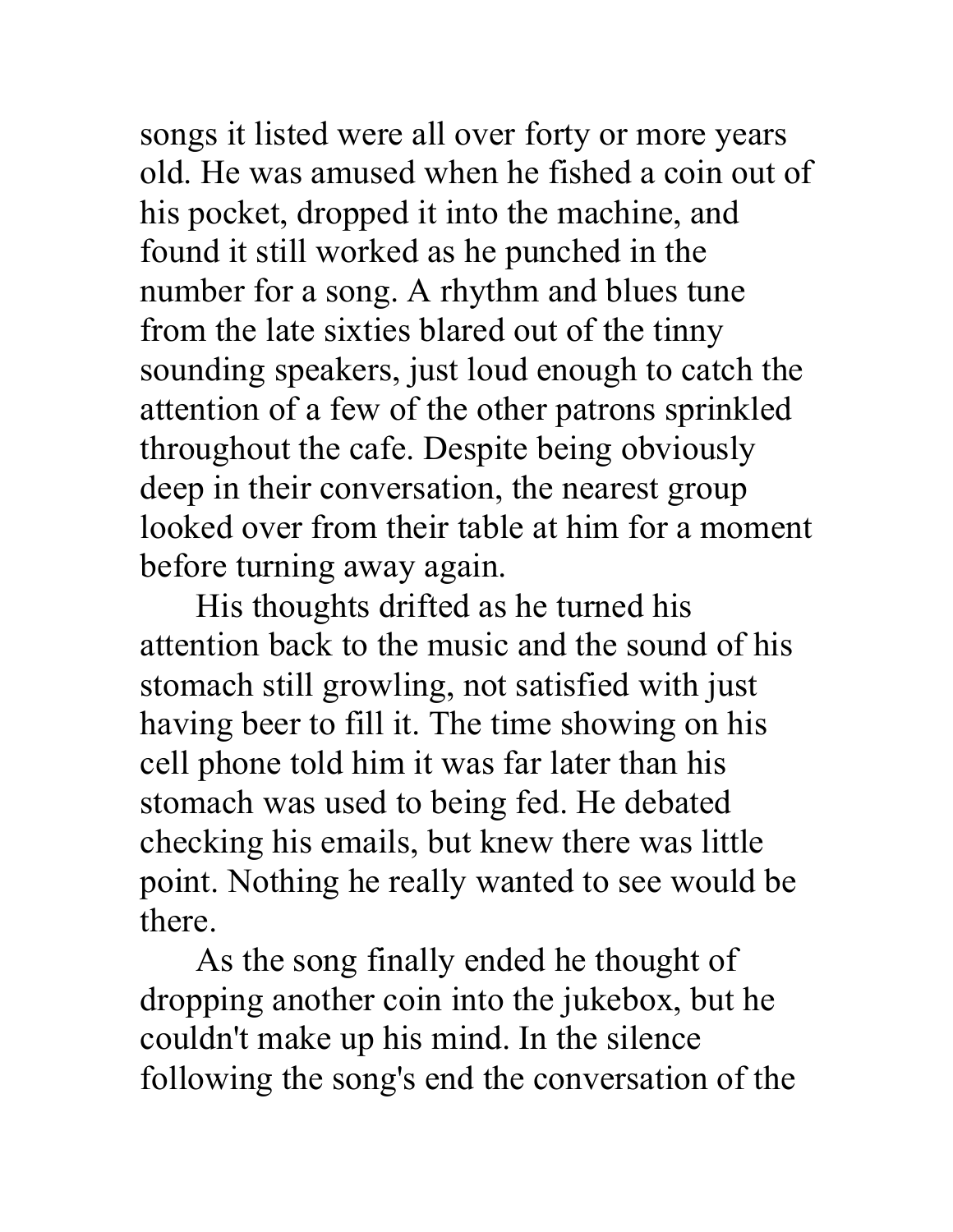other patrons filled the void, so he kept his money in his pocket. Idly sipping at the beer that was disappearing too fast and making him lightheaded, he couldn't help focusing on trying to listen to the people talking nearby again.

The conversation had grown more intense and, to his surprise, he realized they really were talking about the cafe he was sitting in being haunted. He turned his head slightly to hear even better with one ear while keeping eyes forward to the cafe counter in front of him. He focused on the female voice speaking that had originally caught his attention. She sounded mildly exasperated.

"I tell you, I thought I saw something. I definitely felt it, because that's what drew my attention to look in its direction. It was like a cloud—a wisp of energy. I don't know how else to describe it. I know I never said anything at the time, because it just seemed so odd and I've never had anything like that happen to me before. I have no idea what it was or why it was there. Look, I realize this may be hard to buy, but I'm telling you the truth. There are great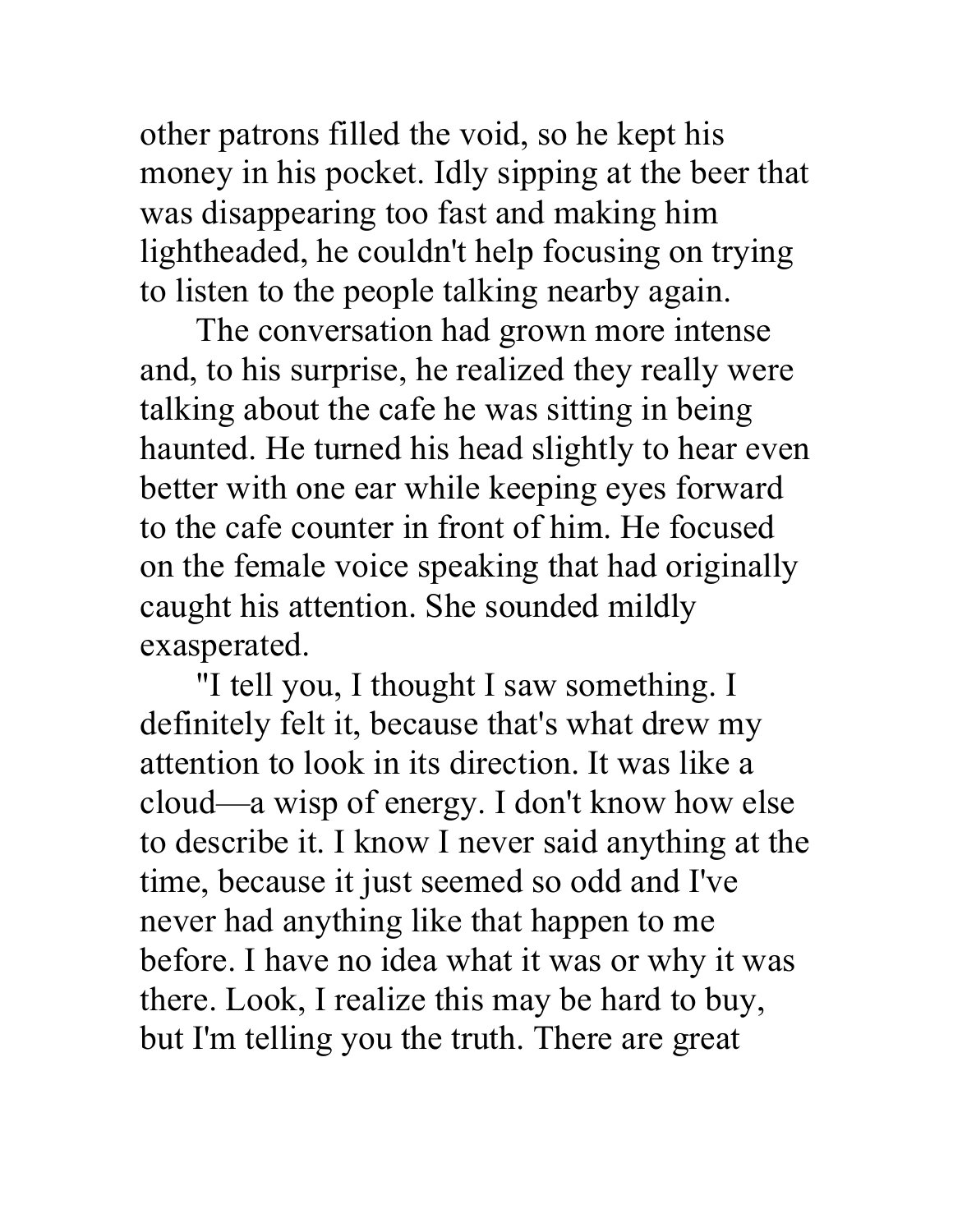mysteries in life and nothing is impossible, you know."

"So do you not see a certain irony here, Miriam?" said a male voice. "You're telling me you run a new age shop selling all this esoteric, metaphysical stuff and this is the first time you've actually seen a ghost?"

"James, for God's sake. Don't be stupid. She's being serious," said the other woman at the table. "Miriam, he's just trying to tease you."

"I know. Some things about people change and some things don't. You always teased me in high school, so I'm not surprised. And for the record, James, I prefer to think of it as a spirit, because that's what a ghost is."

"Well, I am at least partly serious," said James with a laugh. "Is this really the first time you've seen a spirit?"

"Yes. Look, the metaphysical world is much more than silly television shows with people chasing ghosts around trying to get video clips of them. That sort of nonsense really isn't my focus. I suppose I am more attuned to the spiritual world and that is why I sensed it. I've certainly tried to grow my understanding of it.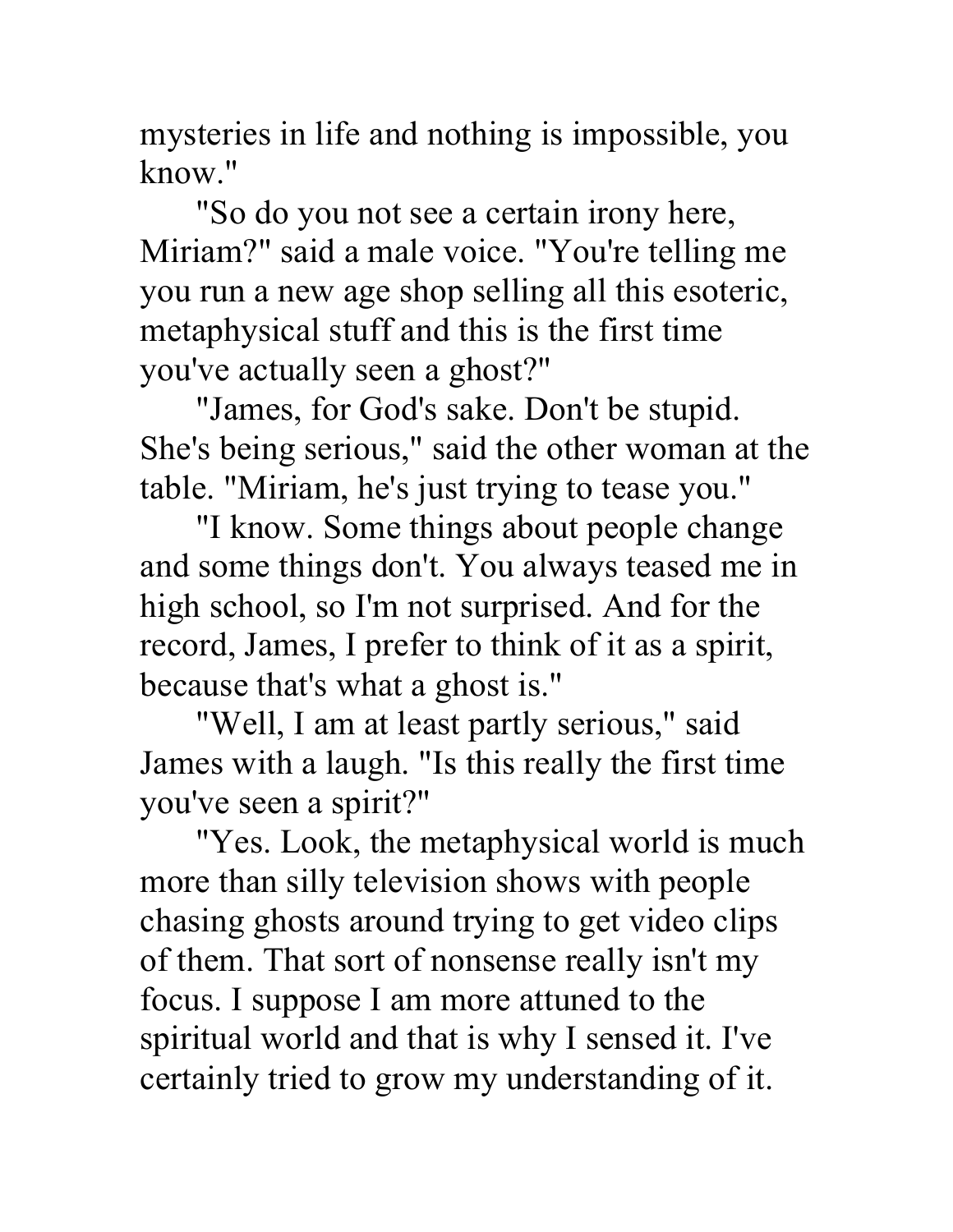But I don't know why it's a surprise I've never encountered this before. If there really is a spirit in the cafe it has to be one that is unwilling to let go and transition from its former life for whatever reason. I don't believe for a second this is an everyday occurrence. I think the vast majority of people really do move onward when they pass away."

"So you say you saw it in the hall over there on the way to the washrooms? I find it interesting that's where it was. I wonder why it would be there?" said the other woman at the table.

"Yes, like I said, it seemed like a faint cloud or swirl that was there for the barest moment. It disappeared into that passage off the hall that leads to the kitchen and the storerooms in the back. But why do you find it interesting, Melanie?"

The woman sighed. "Well, I'm going to confess here. Keep in mind I've never really believed in this kind of stuff or given it much thought, which is why I discounted what I felt last week when I was in here. I went to use the washroom and as I came out I felt a very faint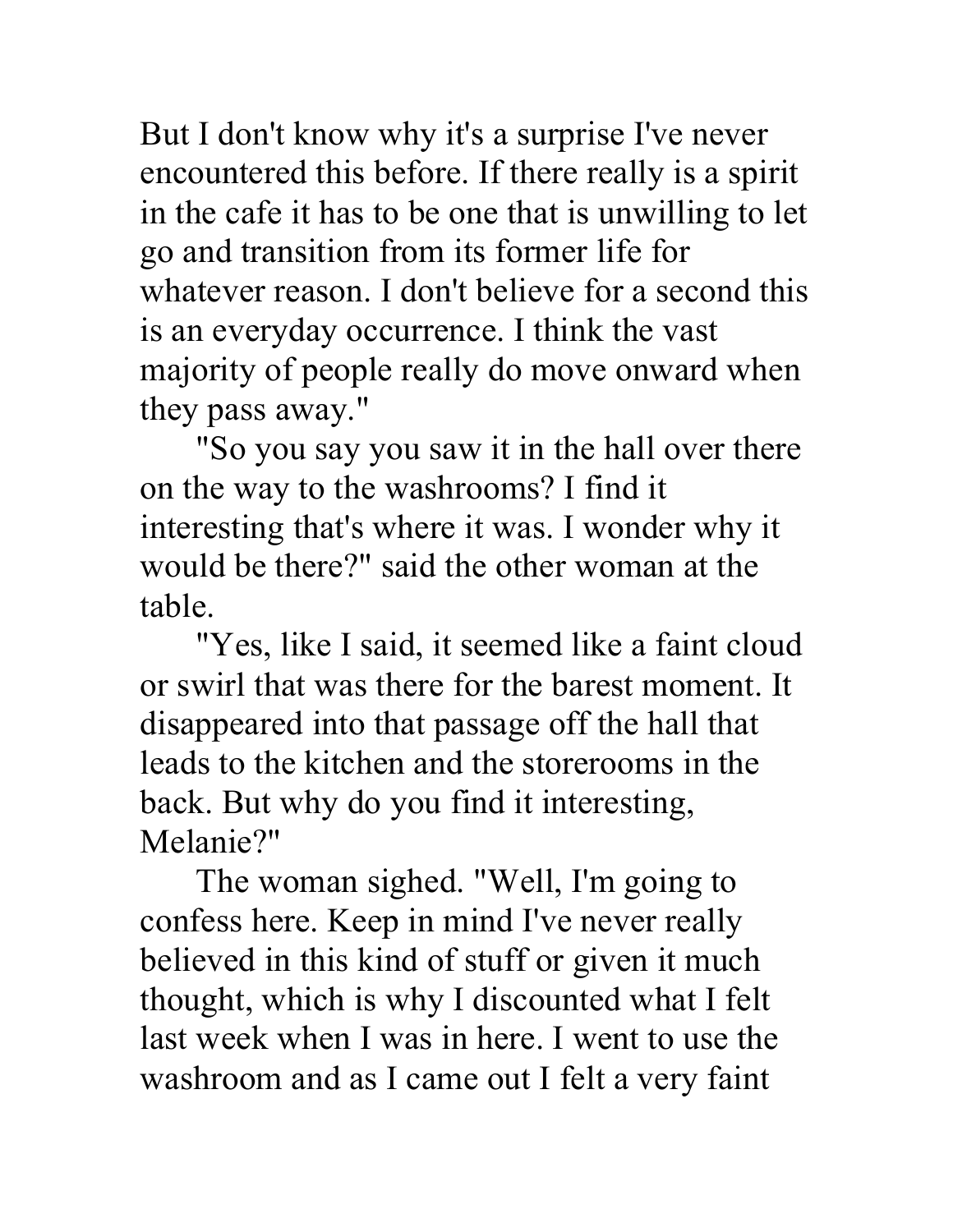chill as I passed by that entrance to the kitchen. It was just enough to make me stop in my tracks and look around, because this place is always a bit stuffy and warm. But there was nothing there and in seconds it was gone. So it just seems weird and more than coincidental you are telling us about seeing a spirit in the same general location this happened to me."

"Huh. I guess I'll be paying more attention when I go to the washroom," said James. "But why would this place have a gho—I mean, a spirit?"

"No idea. Could be a host of reasons why a spirit might be about," said Miriam. "Like I said, this isn't an area of the metaphysical realm I've ever spent much time on."

"Were you scared, Miriam?" said the other woman. "I'm going to confess again here, it kind of scared me. I didn't like what I was feeling at all."

Curious to know how she would respond, Jonathan turned his head in time to see the woman named Miriam frown before answering.

"Well, come to think of it, no, I wasn't scared, although I don't know why not. I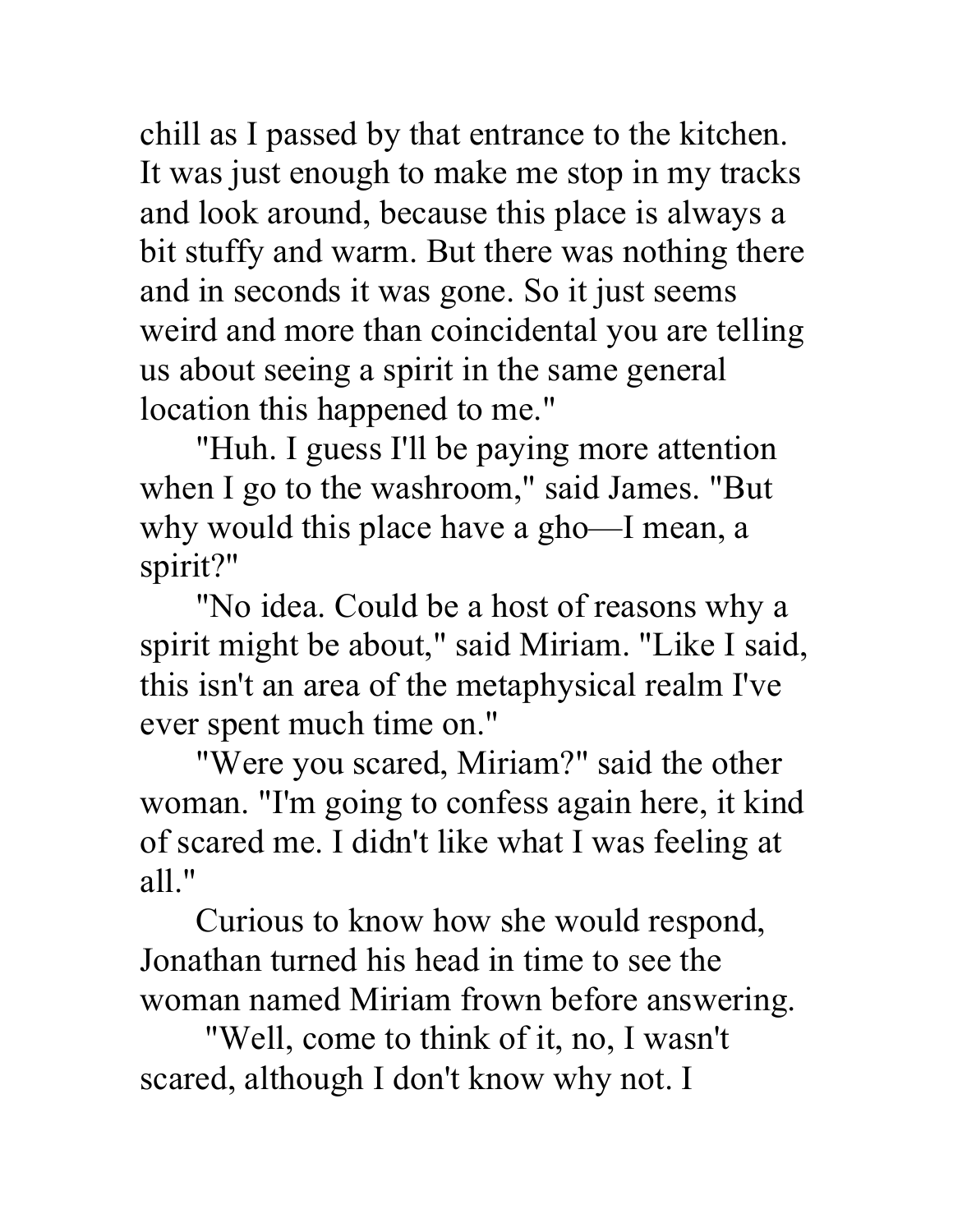probably should have been, but it was such a fleeting experience I didn't have time to be scared, I guess. Mind you, I was much further away from it than you obviously were."

The sound of a bowl being set on the counter in front of him announced the arrival of his dinner. Jonathan gave the waitress a grateful smile and ordered another beer before reaching for a spoon to dig in. The soup was delicious, thick with bits of chicken, noodles, and vegetables, and he was soon scraping the dregs from the bottom of the bowl, wishing he had ordered more. Even as the thought came he saw his dinner appear on the pass through counter from the kitchen and the waitress bustled over to bring it to him.

As he began eating the sandwich and fries that came with it he thought about what he had just heard. He had no experience with the supernatural and had never known anyone that had any, at least to his knowledge. He felt a mild curiosity nag at him to learn more, but he knew it was unlikely he would. He was half way through the meal when the waitress finished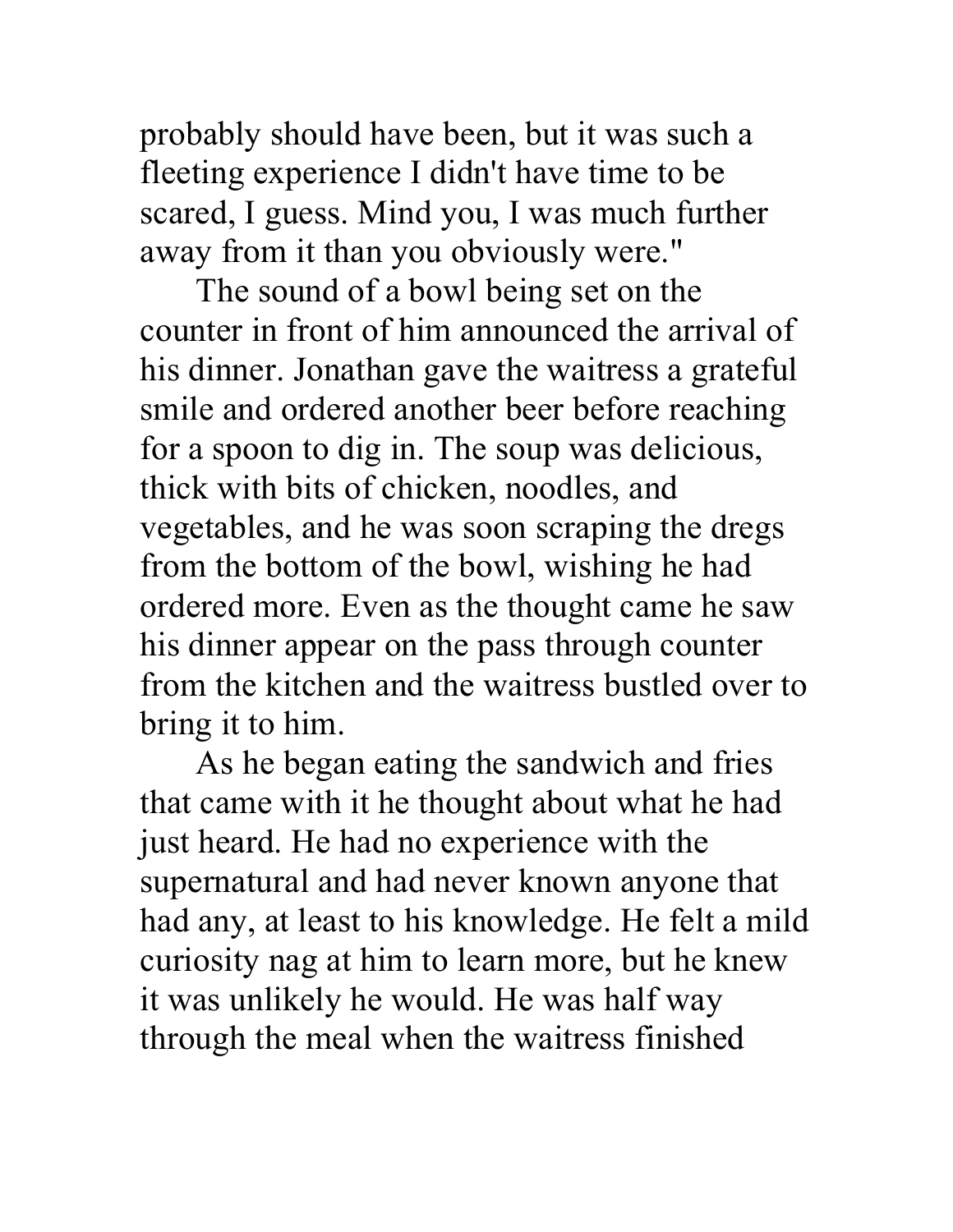tidying her counter workspace and came over to him.

"How is your meal, sir? Everything tasting good?"

"Wonderful. I was starving when I came in here. Say, it looks like you've had a busy day."

She gave him a tired smile and brushed aside a stray strand of her hair. "The dinner rush is always crazy. I'm the only server so I always need to soak my tired feet when the day is done."

She made to turn away, but he forestalled her with another question.

"So I'm assuming you are the Gwen lending her name to Gwen's Cafe?"

"I am," she replied, reaching out to briefly shake his hand. "Gwendolyn Fairchild, sole proprietress, in addition to being the only server on staff. You are new here, aren't you? Just passing through?"

"I am, but I might stay a little bit longer. It says Jonathan on my driver's license, but you can just call me Jon or whatever suits you. This seems a lot of work for just one server, isn't it?"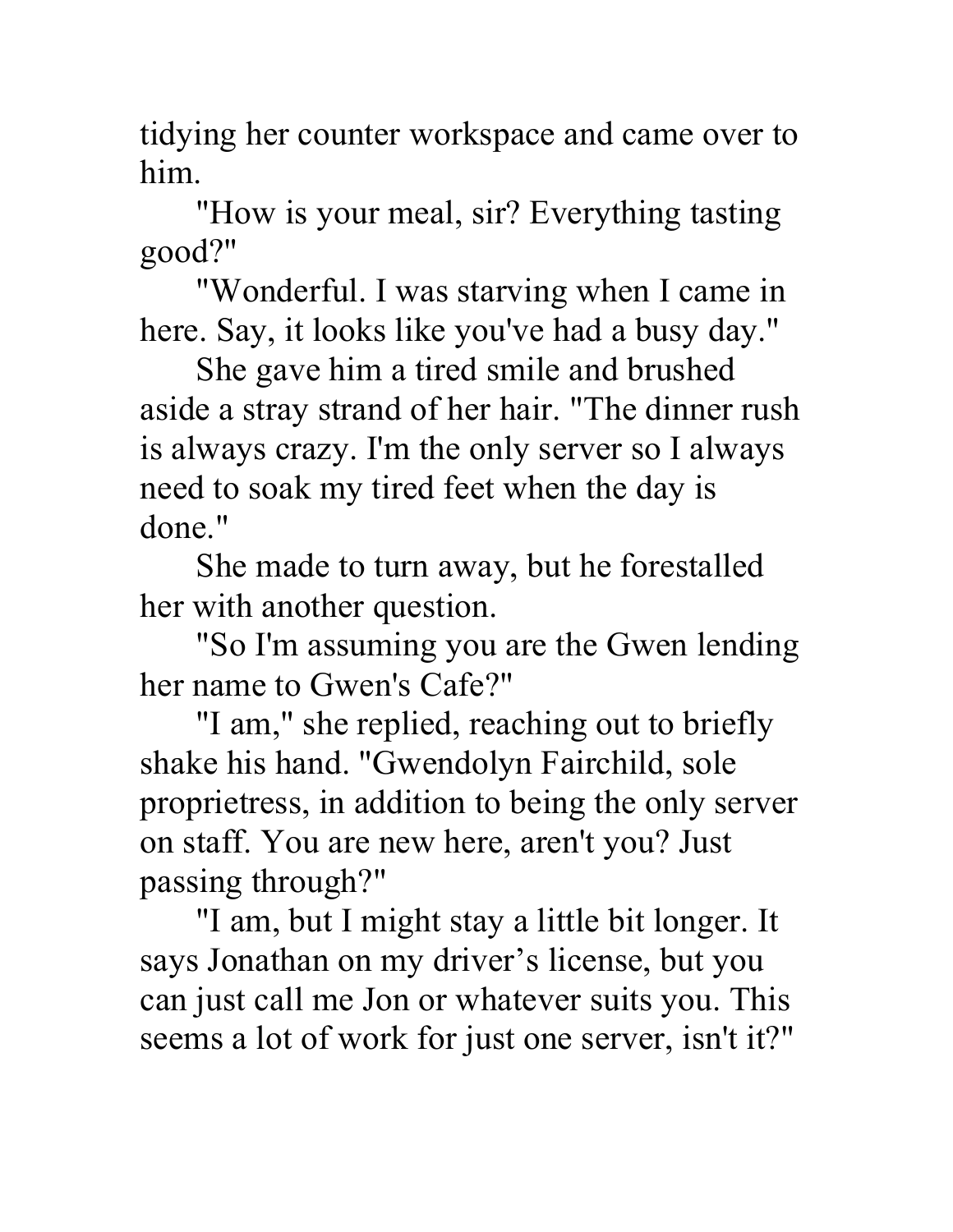"It is, and thank you for noticing. Most people don't. The restaurant business is hard, harder than I thought it would be. Long hours and it's a struggle to stay afloat."

"Harder than you thought? I take it you haven't been in business long?"

"I opened the doors in late August at the end of the tourist season, so it's been less than six months. It helps the place came with a few regular customers because I already knew people in town, but my timing was lousy. Mind you, I hadn't planned it that way, but circumstances forced the bad timing on me. It's a long story."

She made to leave, but he forestalled her with one more question. "So you're from here are you?"

"Yes, but my husband and I moved away for a few years before coming back to open the cafe."

Jonathan inadvertently glanced at her hand and she saw the look on his face, so she answered the question before she could ask it.

"My husband passed away."

"I see. I'm sorry to hear that."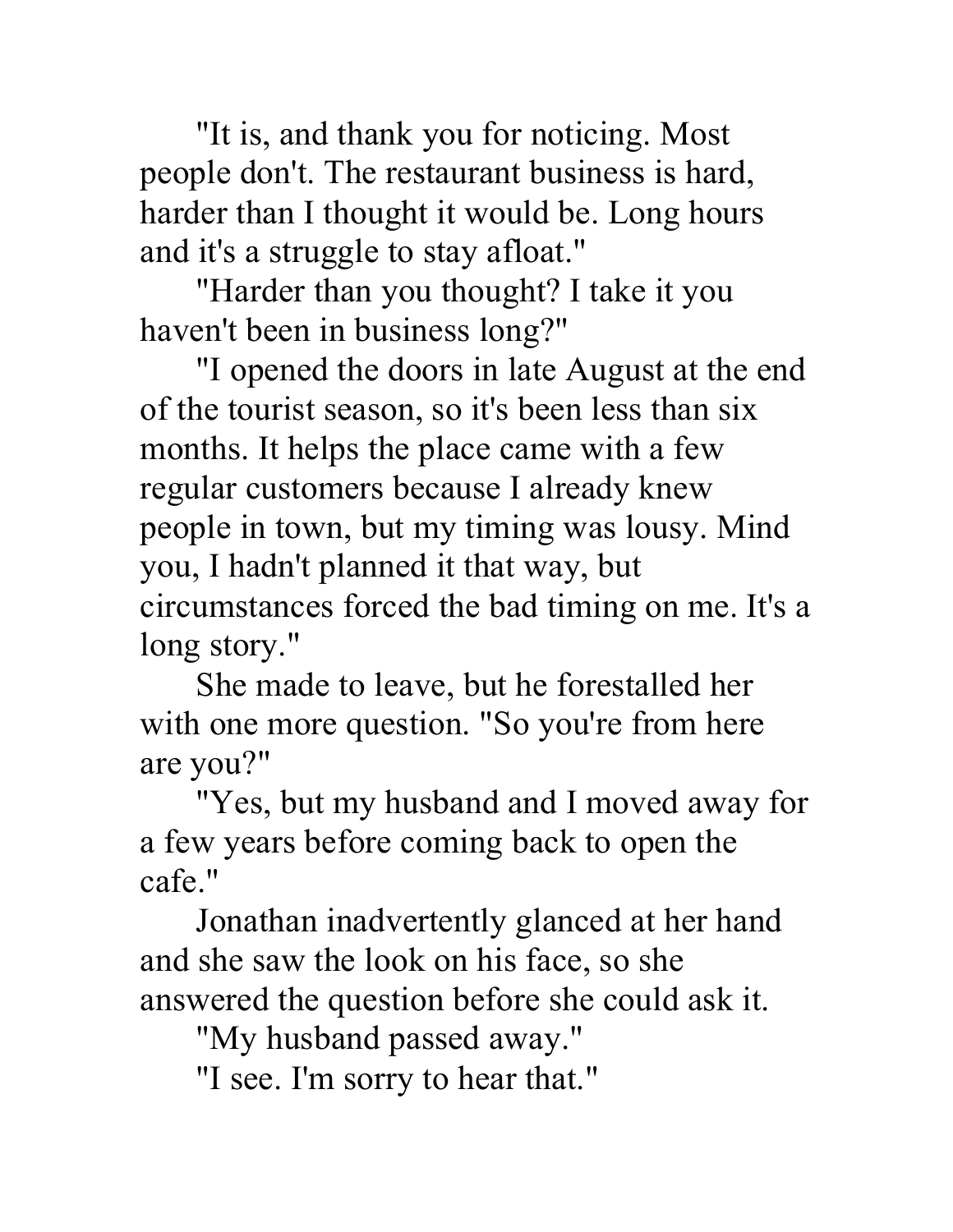Someone looking for their bill waved at Gwen from the other side of the room to catch her eye and she nodded to acknowledge their need.

"I'd love to chat, but I really must go. More customers to help."

She turned to leave, but Jonathan thought he saw her gaze linger deliberately for a bare fraction of a second on his own left hand. The moment was so fleeting he couldn't be sure, but it seemed to be her own obvious attempt to see if he wore a ring, too. As she began walking away he realized his second bottle of beer was now almost empty and after a moment's deliberation he called after her once more.

"I normally don't have a third beer, but what the heck, you can bring me another when you get a second. All I have to do is stumble back to my hotel room."

She gave him a quick smile and nodded over her shoulder as she walked away. Jonathan watched her go, feeling the stirring of the kind of desire he hadn't felt in a while. She really was quite pretty, with a slim and willowy body. As she disappeared from his line of sight he turned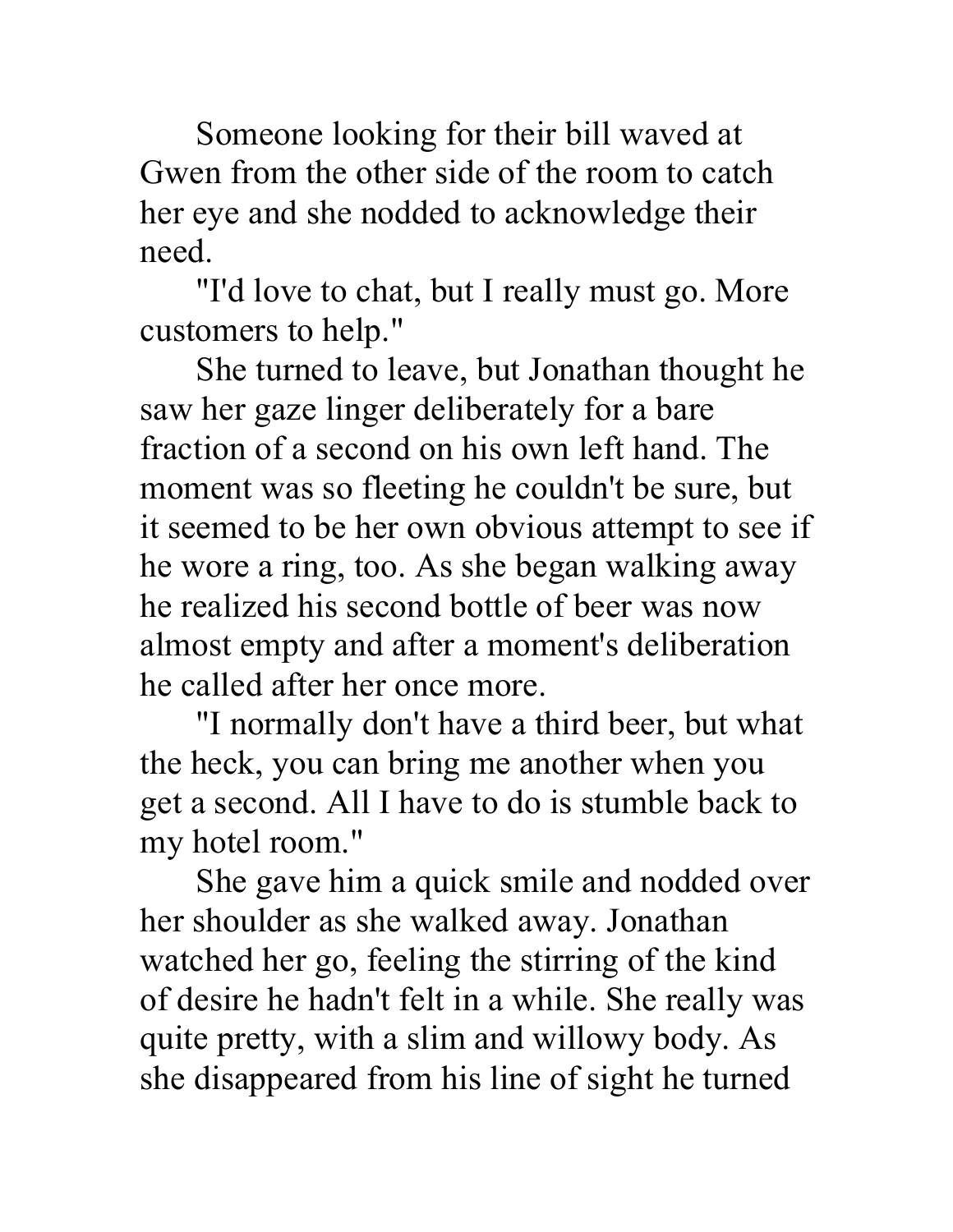his attention back to finishing off the remnants of his dinner. He watched the cook moving back and forth in the kitchen, presumably busy now with clean up as no new orders were coming in. The beers were doing their job and he felt a pleasant buzz from the alcohol, but he chided himself for ordering a third. He knew it would be all too easy to succumb to an alcoholic haze on a regular basis and that it would be a bad idea to do so.

He was just finishing the last of his meal when the fresh bottle appeared in front of him. He smiled up at her, but she didn't stay as yet another table was looking for their bill. He stared at the beer and asked himself why he had ordered it, before shrugging and grasping it to take a sip. He knew he should have just paid the bill and left too, but something had kept him from doing that.

The beer was affecting him, but it was also obvious there were only two possible reasons to stay. The owner Gwen held some allure and he felt the stirring of his need, although a sense of trepidation came with it and he knew acting on his need could complicate his life even more.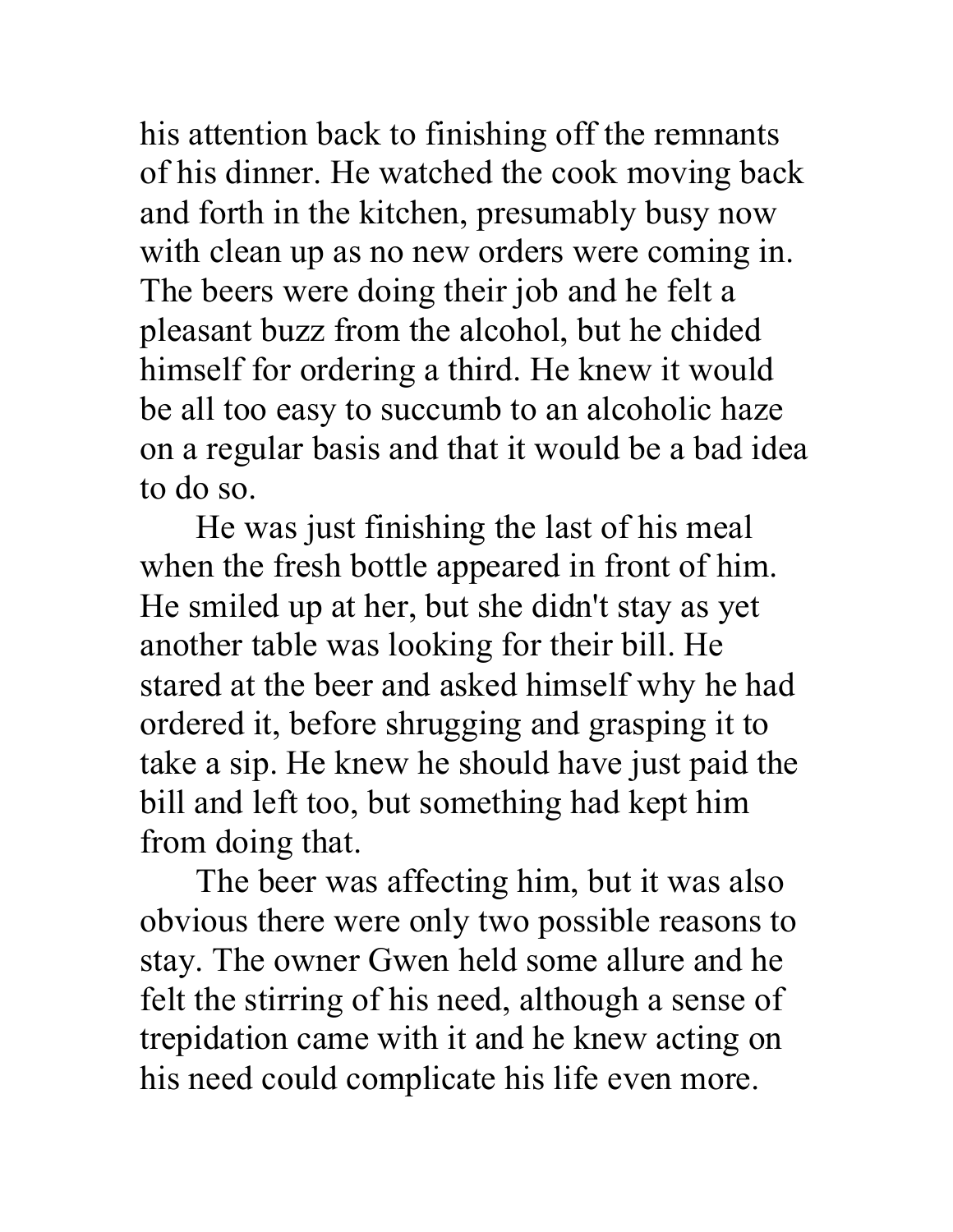But the other thought nagging at him was the curious talk of the cafe being haunted. He wondered if Gwen had ever encountered the spirit herself and what her thoughts would be about it.

Jonathan sighed, mentally kicking himself one last time for the third beer and for getting himself lost in what somehow seemed trivial matters when he had far larger questions to deal with and answer in his life. With a sigh over his weakness he caved in to the urge to check his email and pulled out his phone, but he soon regretted the decision. A number of concerned emails from friends asking how he was doing, a sarcastic note from his lawyer telling him matters with his ex had improved as she was now asking for only 99% of everything, instead of the 100% she had started with, and a whole bunch of emails trying to sell him something were all he had waiting for him.

In addition to the emails a few people from his workplace had sent him texts to ask how he was doing, but he decided to leave them for response later, knowing he would risk succumbing to the urge to tell everyone what he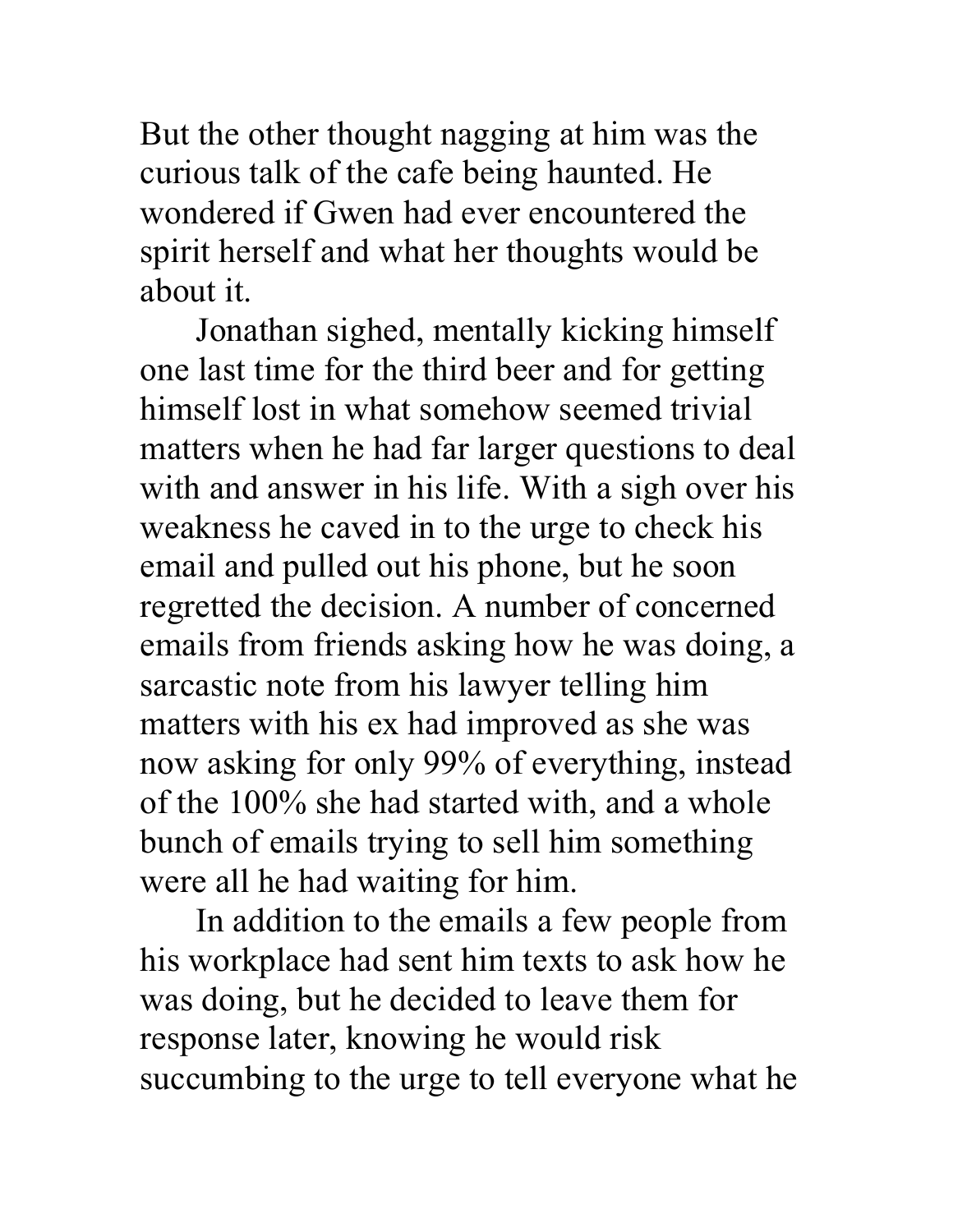really felt. If there was one thing he had learned over the years, it was never a good plan to start sending emails or texts on sensitive topics after drinking a few beers.

Putting his phone away Jonathan focused on the conversation behind him once again and realized they were still on the topic of a spirit in the cafe. The greying, older black man Jonathan had seen working in the kitchen came out carrying a rack filled with small plates and coffee cups that looked still warm from the dishwasher and he began adding them to the counter shelving to replenish what was already there. As he finished rearranging them to suit his preference, he stopped and took a moment to catch his breath and look around the room. Catching Jonathan's eye, he smiled.

"Hope you enjoyed your meal, sir?"

"I did. You make that soup from scratch, did you?"

"Yes, sir. Made it fresh today."

"It was awesome. I could have made a meal of that alone."

The cook smiled and nodded, turning to look around at the rest of the cafe. No one new had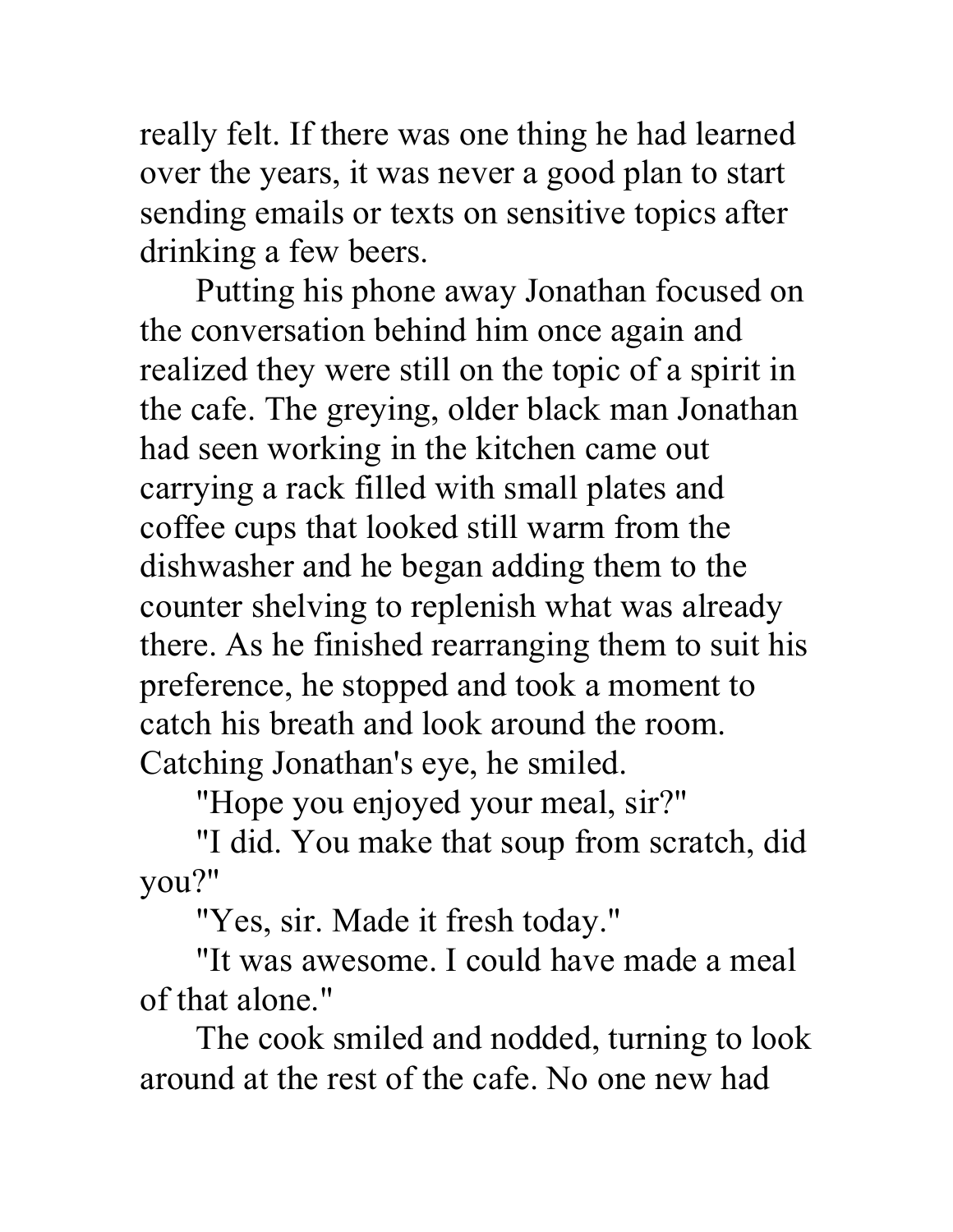come in and the place was now barely a quarter full. The cook wiped his hands on his apron, as he appeared to focus on the three people still in deep discussion about a presence in the cafe. As Jonathan watched a strange look came over the cook's face, as he stood rooted to the spot obviously listening to them. After a few moments he gave a small start and Jonathan knew the man had realized he was being watched. The cook turned away and went back into the kitchen, returning a short time later with more racks of dishes to put away. But as he finished this time he remained, wiping his hands on his apron before taking it off and putting it aside to step around the counter.

Jonathan was still focusing on the nearby conversation, which had finally shifted to another topic. As he continued watching the cook from the corner of his eye he saw him perch on one of the nearby stools, close to the people at the table that had been talking about a ghost. The male at the table was in the midst of talking to the women, but he saw Willie approaching and finished what he was saying before acknowledging his presence.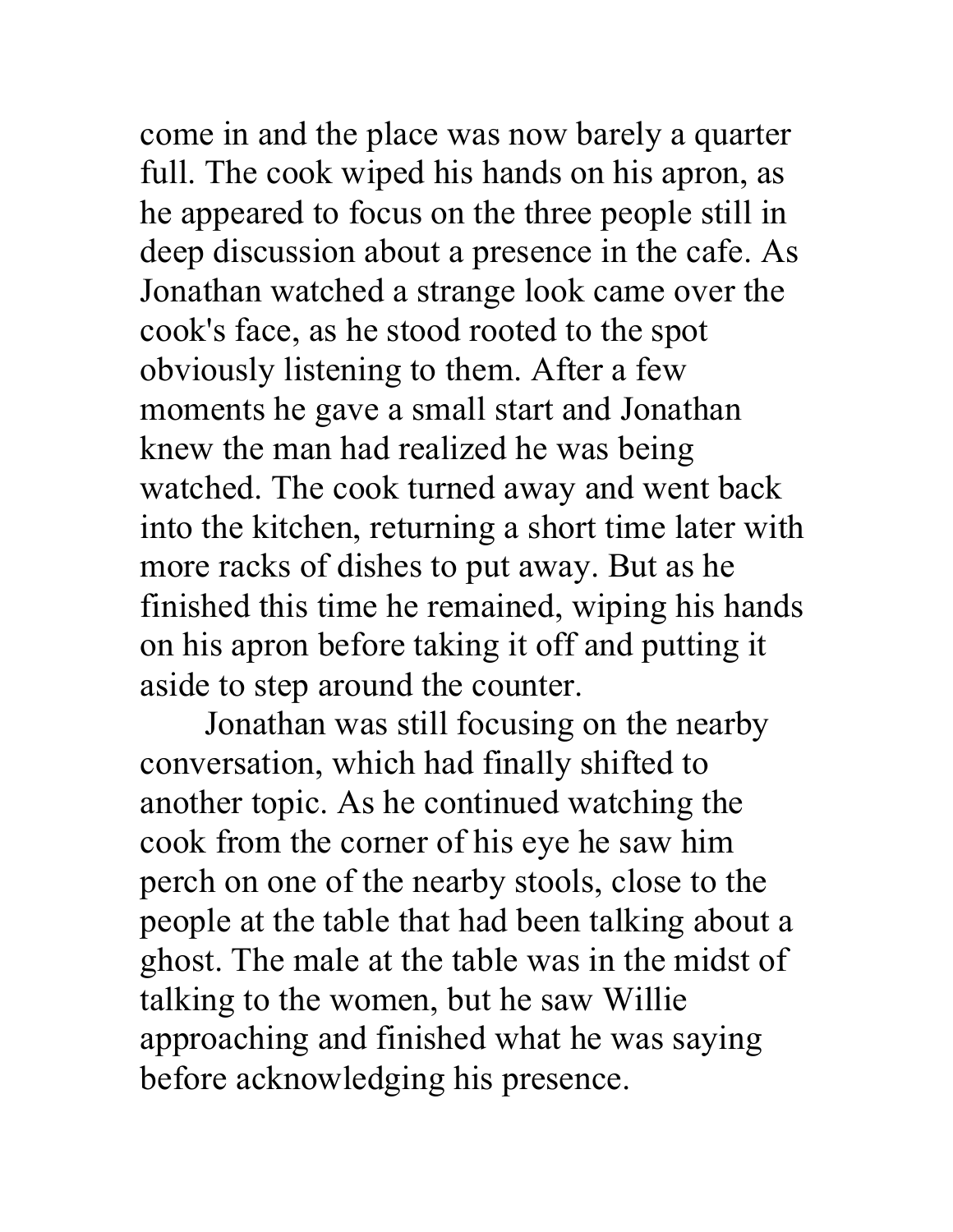"Yeah, well, believe it or not, it's true. Paula ran into him and confirmed that Dunstan has in fact returned to town. God knows why since he told us we were all losers and left years ago, swearing he would never come back, but she said to expect he is going to pop in here," he said, turning finally to face the cook.

"Evening, Willie. That was a damn fine meal, as always. You must have been a chef for a long time to get this good."

The chef shrugged and offered him a sour grin. "Maybe not as long as you think, James. Let's just say I had the time and motivation to pay attention and focus on a skill for the first time in my life once I got older. But say, I heard you talking about a ghost in here?"

James grunted, stifling a bigger laugh as he replied. "It's a spirit, Willie. Miriam is insisting we call it a spirit. Oww—"

"Yes, Willie, we were talking about a spirit," said Miriam, although she was still giving James a mock glare of frustration after punching him on the arm. She turned to the cook once she was satisfied he got the point.

"Why do you ask?"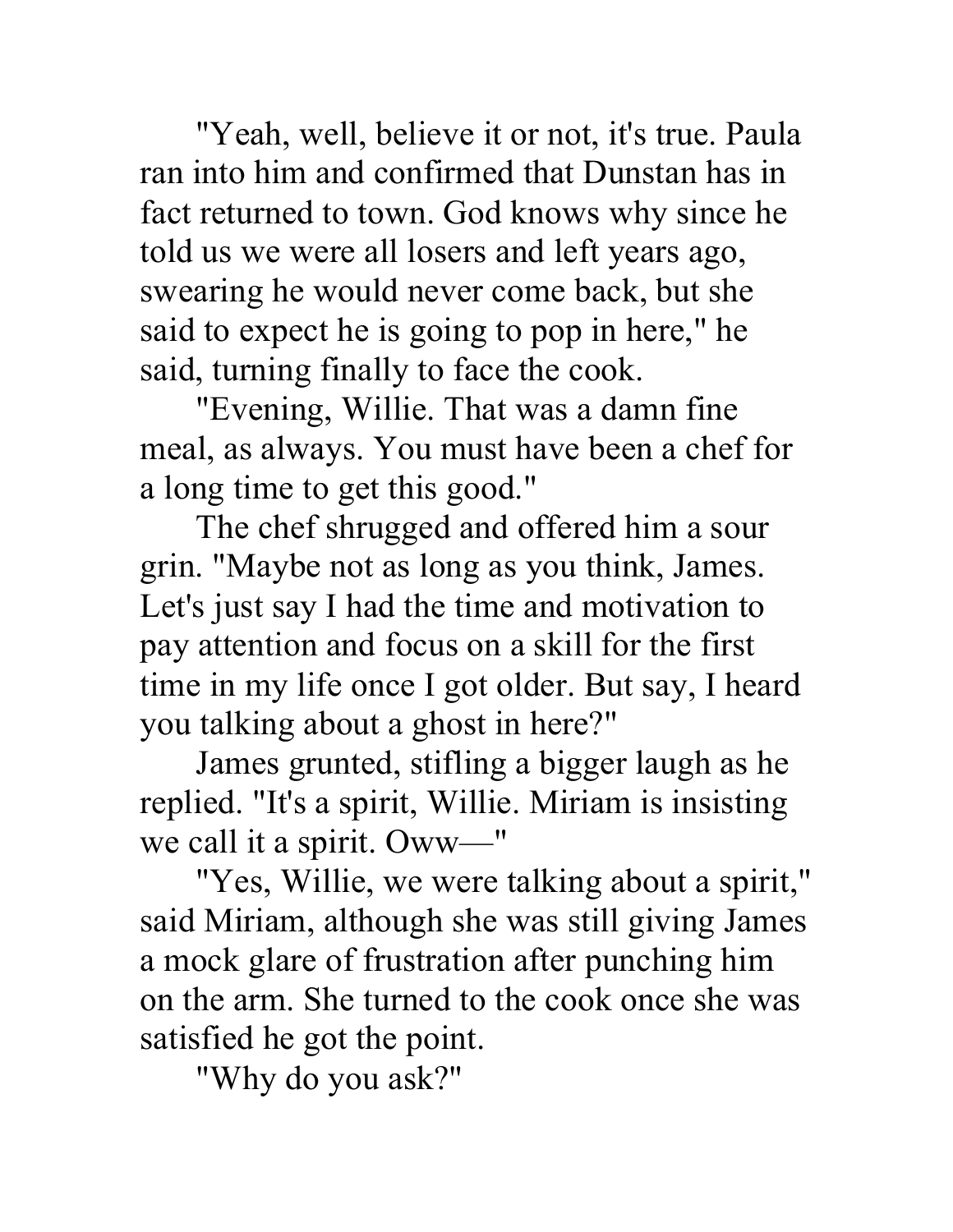"Well, I don't know why you are all talking about this, but I confess I had a strange experience in here earlier today when I was on my own."

Jonathan shifted slightly to get a better view of their reactions and he saw surprised looks flit across their faces. Their response seemed enough for Willie to launch into the story of what had happened to him in the kitchen without further encouragement. As he finished he gave them a wary look, almost as if he was expecting them to discount what he was saying.

"Well, isn't that interesting?" said Miriam. "Yes, we were indeed talking about the possibility there is a spirit or two here. I thought I saw something over there by the kitchen entrance and Melanie here said she felt a chill in the same area a while back. This is more than a coincidence we are all sensing a presence in the same general area at different times."

"Willie?" said Melanie. "Is this the first time you've encountered this? Have you ever seen a spirit before?"

"Uh, never encountered a spirit before and don't really want to again. This was the only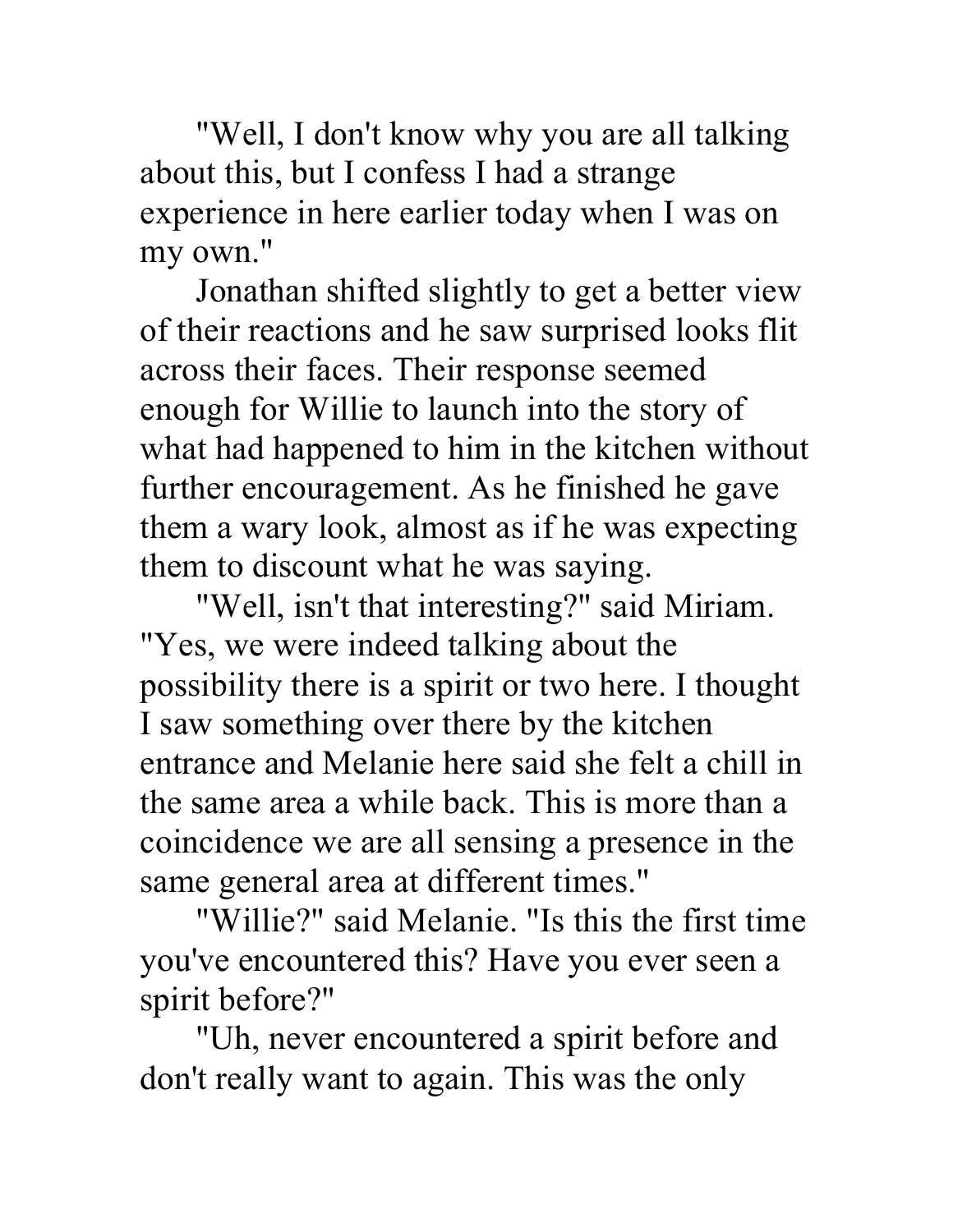time I've felt anything like that, at least while I was awake."

"What do you mean by that?"

Willie looked uncomfortable, but continued. "Well, as you know, Gwen gave me a room in the cafe here to stay in. I dunno, the mind plays tricks sometimes, especially when you are sleeping and on your own."

"Go on."

The cook sighed. "Look, all I know is I was in a real deep sleep before waking up from the strangest dream I've ever had. This was a couple of weeks ago. Something was in the room with me. I—sorry, all I can tell you is it was very strange.

"My God," said James. "What happened?"

"Well, look, I think my mind rebelled at what was happening and I forced myself awake. It just didn't—feel right. Of course, once I was actually awake there was nothing in the room with me."

"Did you feel a chill or anything like that?" said Melanie.

"No, but then I had a blanket on me. To be honest I can't be certain, as I was focused on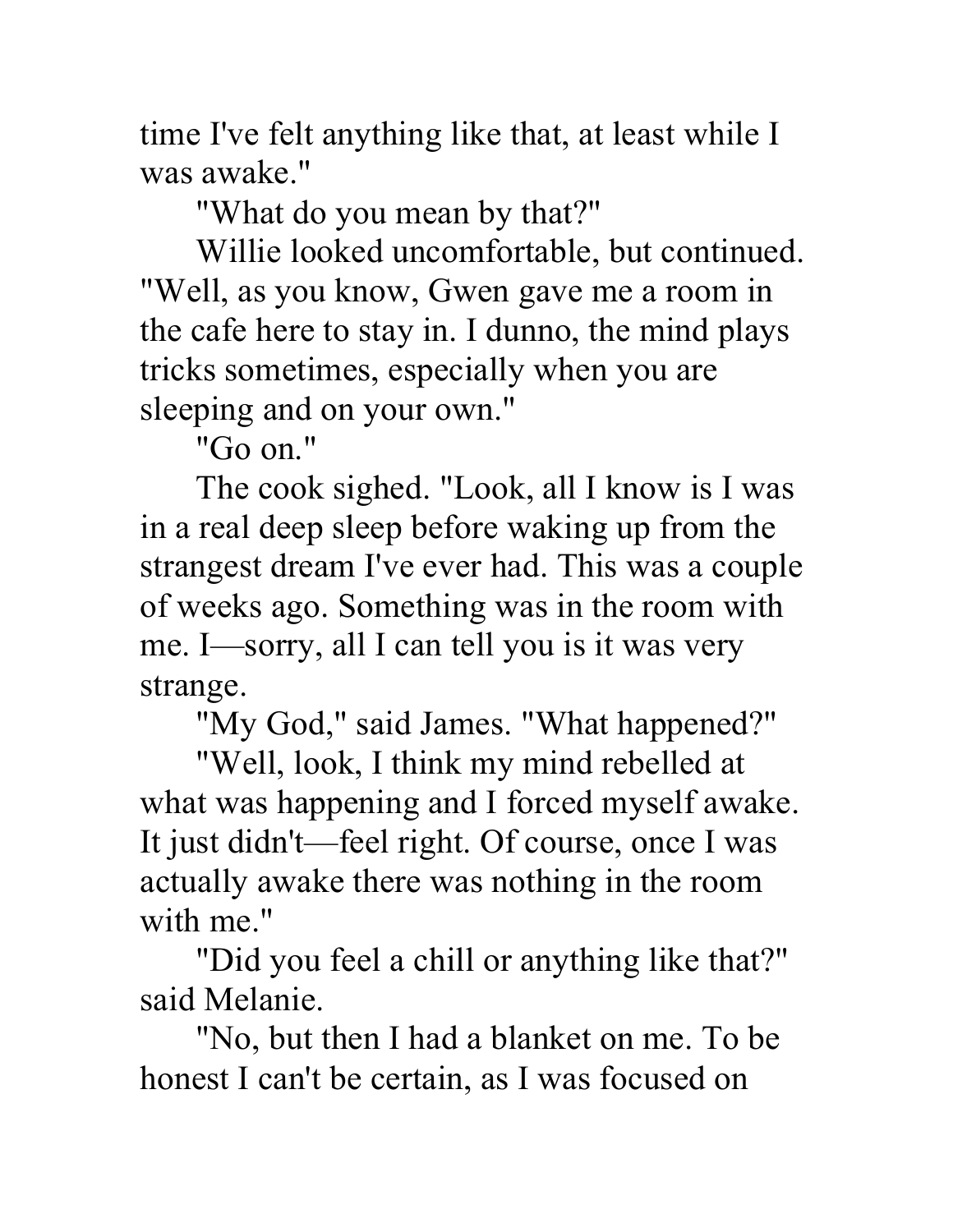getting my bearings and figuring out what just happened to me. I was really disoriented when I woke up. Look, I wasn't going to tell you about this, but you asked. I don't know if it was a dream or what, but if it really was just a dream it was the most vivid and real dream I think I've ever had."

"I understand it's hard to explain. Did you find any of this frightening, Willie?" said Miriam, a thoughtful look on her face.

Willie grimaced. "Yes, today I was scared, but you know what? I'm not sure I could tell you why. I came away with a sense it wasn't trying to hurt me, but I don't know why I know that. As for the dream, yeah, I guess I was a bit frightened by it all. That may have been why I woke up so fast."

They were all silent, obviously contemplating what they had heard. By now Jonathan wasn't surprised it was Miriam who broke the silence, given her interest in the supernatural.

"Willie, has Gwen said anything about this?"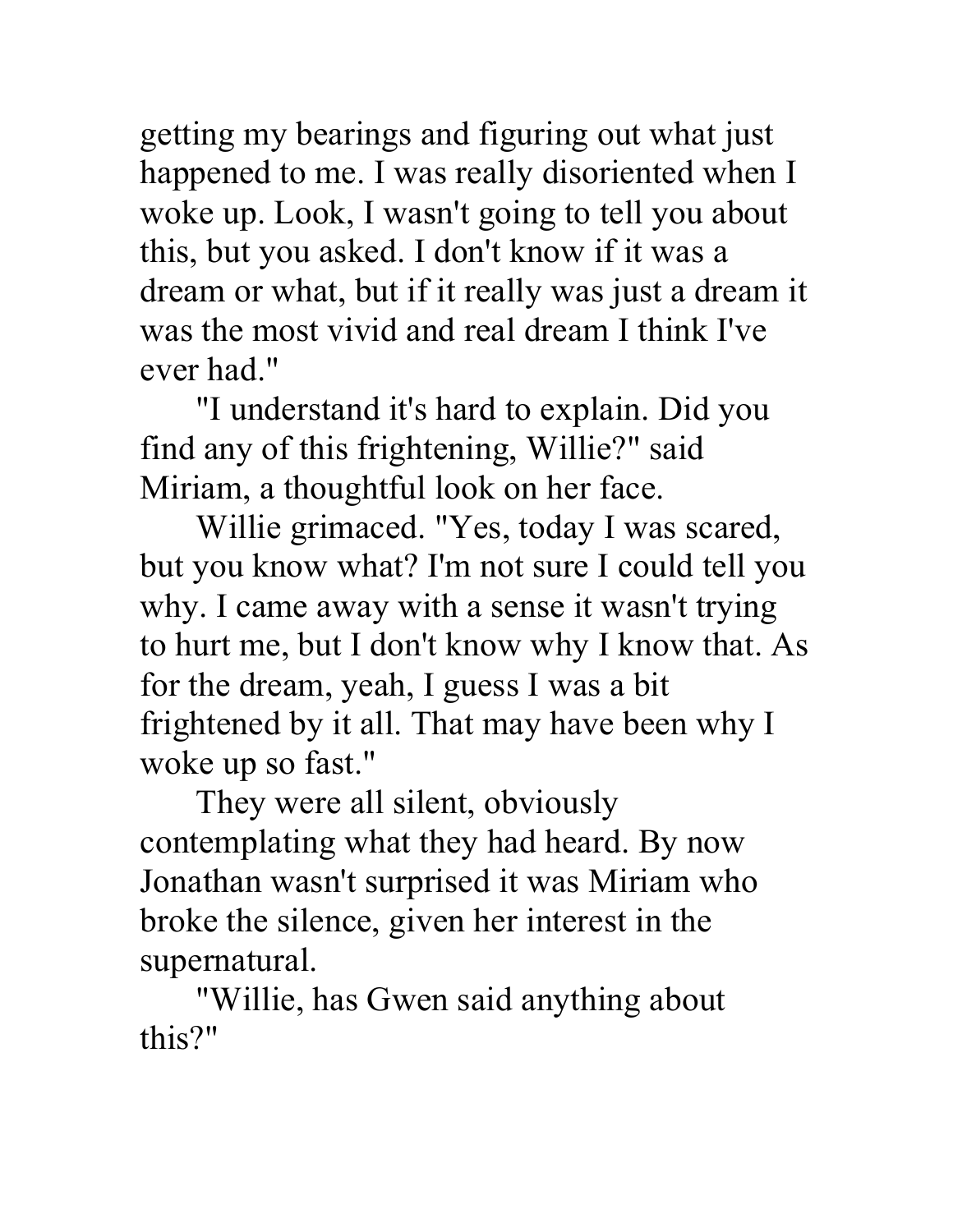The cook shook his head. "If she's felt something like this it's news to me. She hasn't said anything."

As one they turned to look for the owner. Jonathan did the same, unable to stop himself. Gwen was on the far side of the room with the only two other people in the cafe. They had just finished paying for their meal and the couple was now rising from their chairs to put their coats on. Jonathan looked down at the beer bottle in front of him and realized it had been empty for some time now.

With a shake of his head he sighed, wondering why he was still sitting here. Listening to ghost stories was the immediate answer, but the lassitude he felt had a deeper source. He pulled out his credit card and waved it at Gwen, who detoured over with the machine to process his payment. Jonathan knew the conversation beside him had stopped, as they were watching and waiting for Gwen.

Jonathan gathered himself and gave her a winning smile as he finished paying and stood up. He said goodbye and complimented the cook while she picked up the empty bottle and wiped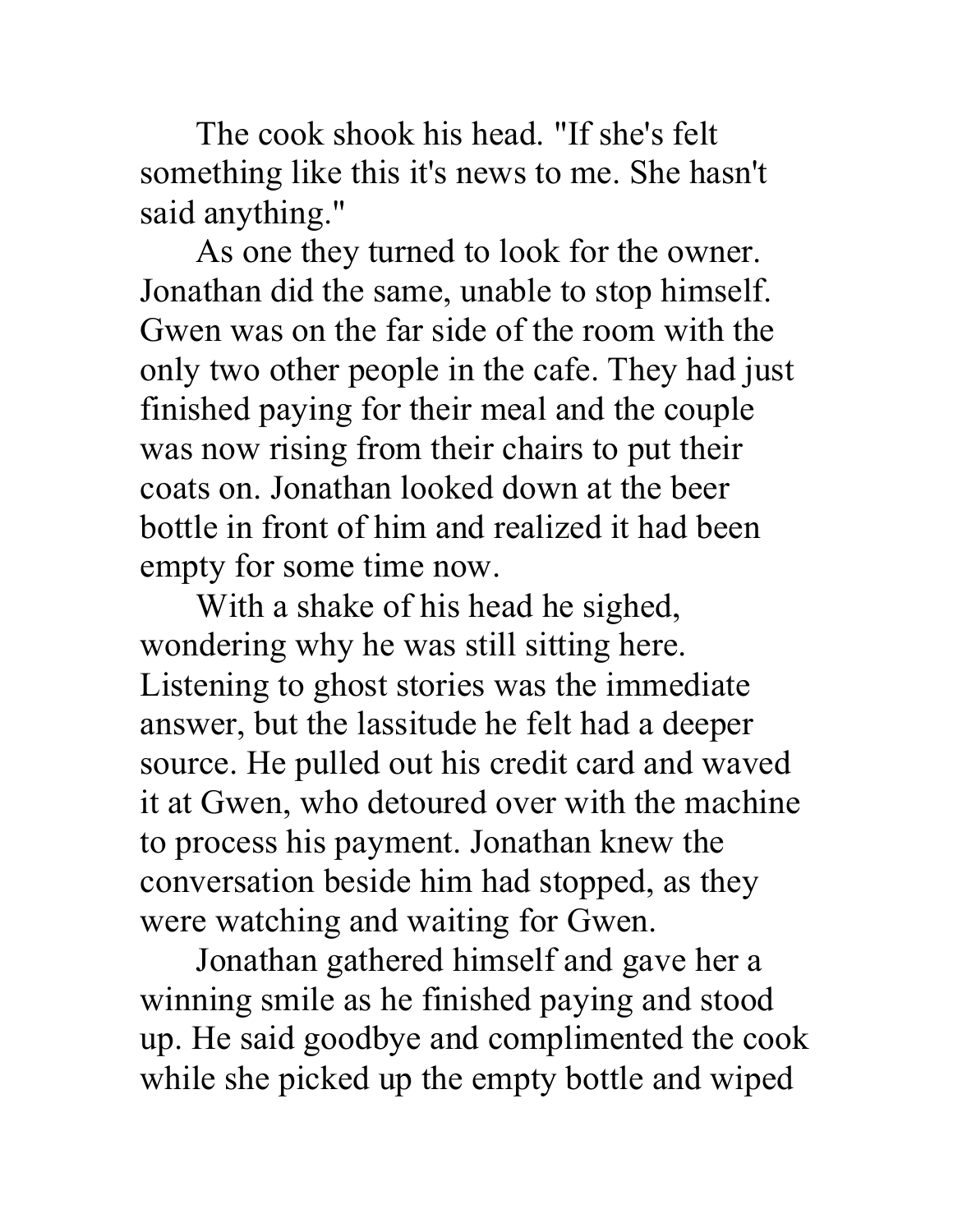the counter. She gave him a tired smile in return and walked away. He turned around to look at the still waiting group of people as he put on his raincoat again. One of the two women locked eyes with him, lingering long enough to make her frank appraisal of him obvious.

She appeared to be similar in age to the owner Gwen, but the similarity ended there as this woman had vaguely East Indian features. Sultry was the word that instantly appeared in his mind and for a moment he couldn't place why it did, but then he realized it was her midnight black, dark hair framing her alluring, pretty face and the air of sensuality she emanated.

With the rest of her body hidden by the table and a large shapeless sweater he knew he wasn't going to learn more that night, but even as that thought came he felt a strange certainty a simmering, powerful desire lay behind her dark eyes and it was focused entirely on him. Jonathan knew most women considered him handsome enough and at six feet tall with a lean, fit looking frame he would garner attention. Other women had in past set their sights on him,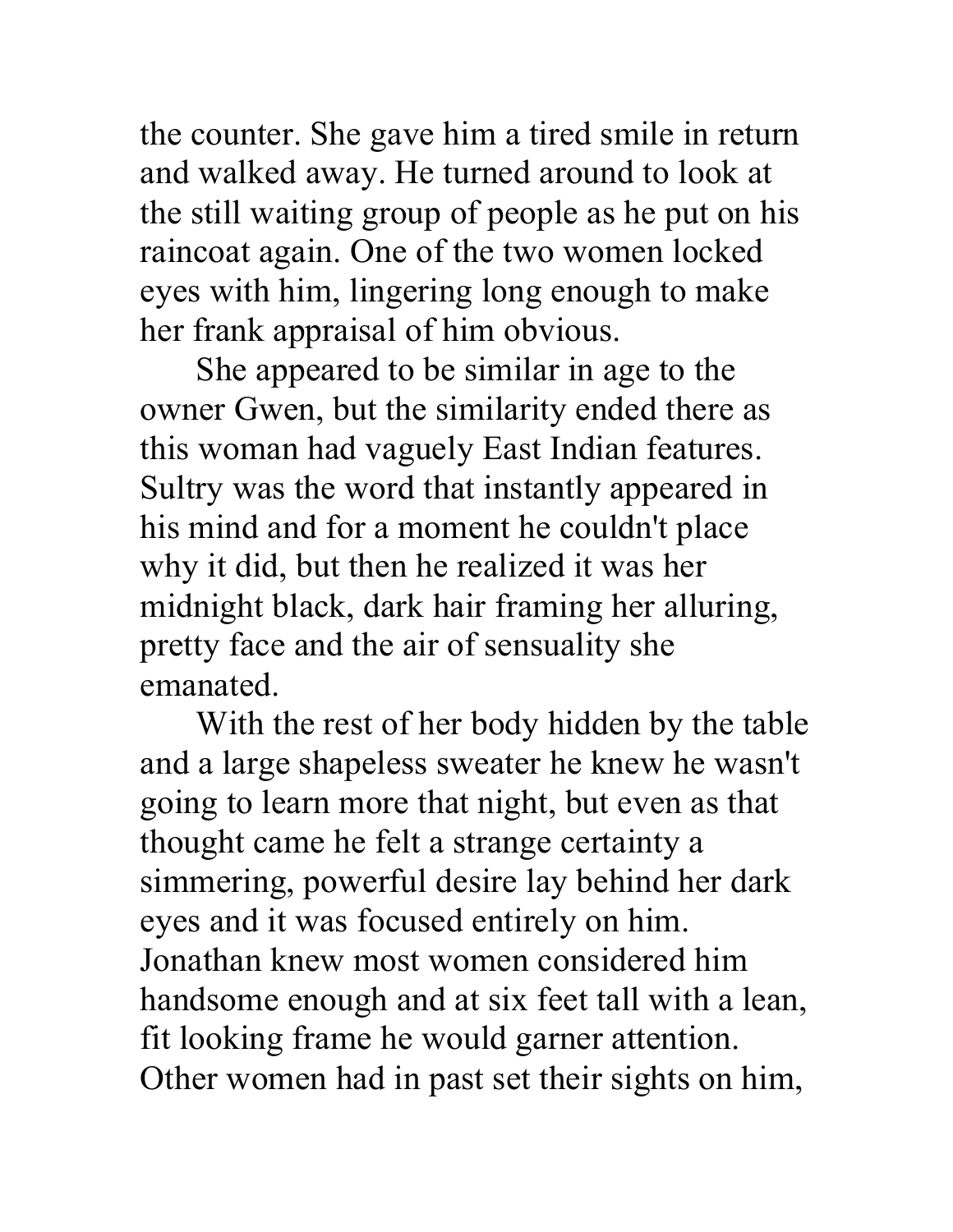but he had never felt anything quite like this from anyone else.

He finished zipping up his coat and stepped out into the night, standing for a moment in the light of the doorway to get his bearings. The rain had finally turned to a steady, light drizzle and the wind had eased significantly, although occasional gusts still buffeted the trees along the street. The thought of going straight back to the hotel appeared in his mind, but he dismissed the idea, knowing he would just be tempted to sit in the bar and get loaded.

Since the pounding rain had lessened, at least for the moment, he decided to try a walk along the beach. A vague memory from long ago told him the town had some sort of a big promenade between the edge of the beach and the buildings of the town. Thinking back to when he checked in he remembered seeing the path outside the bar windows and knew it must be the promenade he was thinking of.

He went further past the end of the cafe's empty verandah and saw a small, tree lined, but unlit pathway in the gap between the cafe and the building next door leading to the beach. He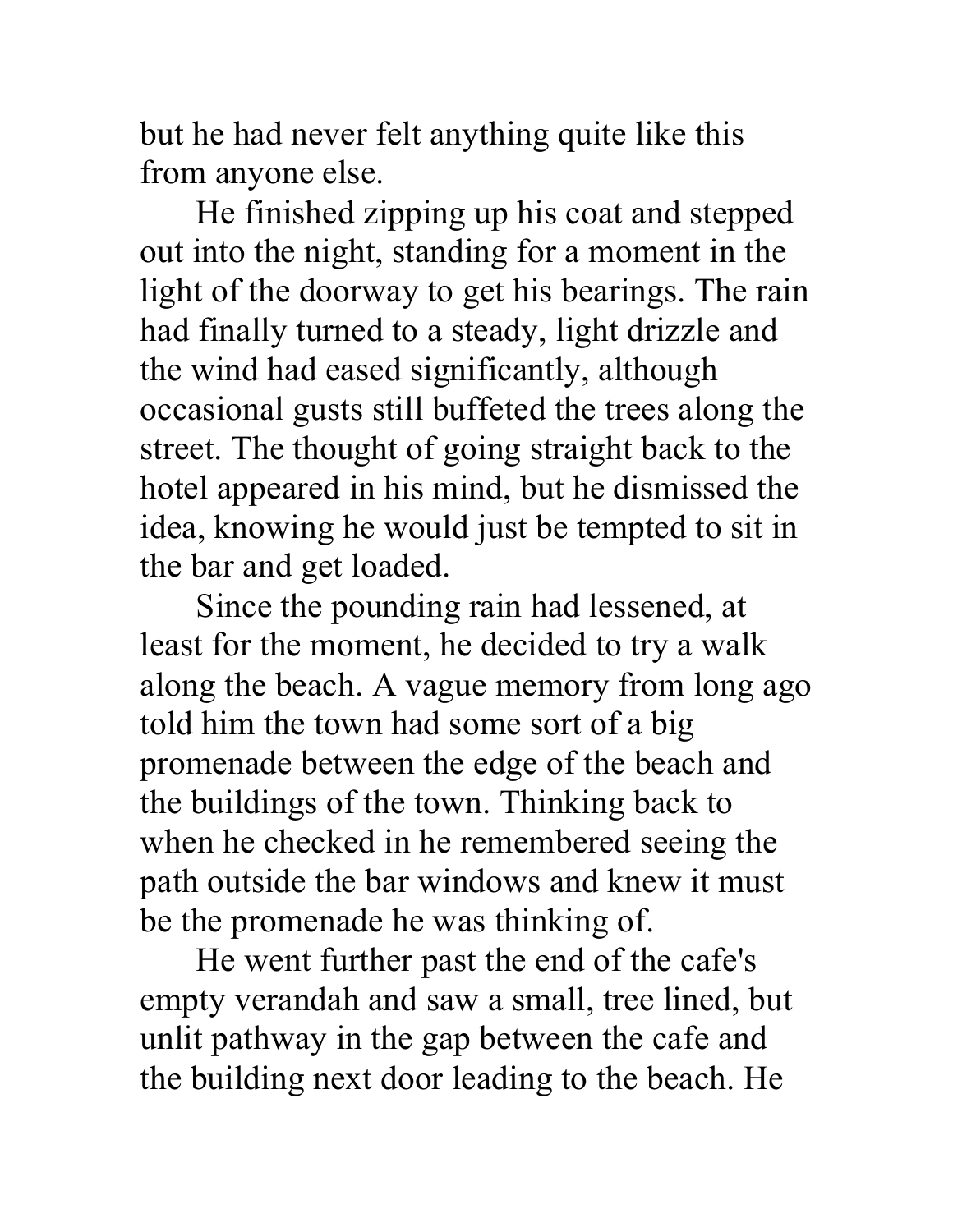let his eyes adjust to the darkness before following it along the edge of the verandah and was soon standing on the edge of the beach. The gusts of wind here were stronger and every so often a stronger bout of rain lashed him like the touch of a whip, but he stayed where he was for a long time before finally turning to walk along the promenade, heading even further away from the center of town and the hotel. He couldn't remember how far the walkway went, but he would find out.

No one was outside on the walkway with him, but as he got further away from the business center he found there were homes sprinkled along the shoreline. Several had lights on inside, as it was only just past nine o'clock. Many had Christmas light displays outside, varying from a few simple strings of outdoor lights to ostentatious, massive installations of lights and huge lawn ornaments.

Being alone felt appropriate, as it fit his mood. With a sigh he turned his thoughts back to the problem at hand, knowing he would have to make yet another decision about what to do the next day. The absence of a goal of any sort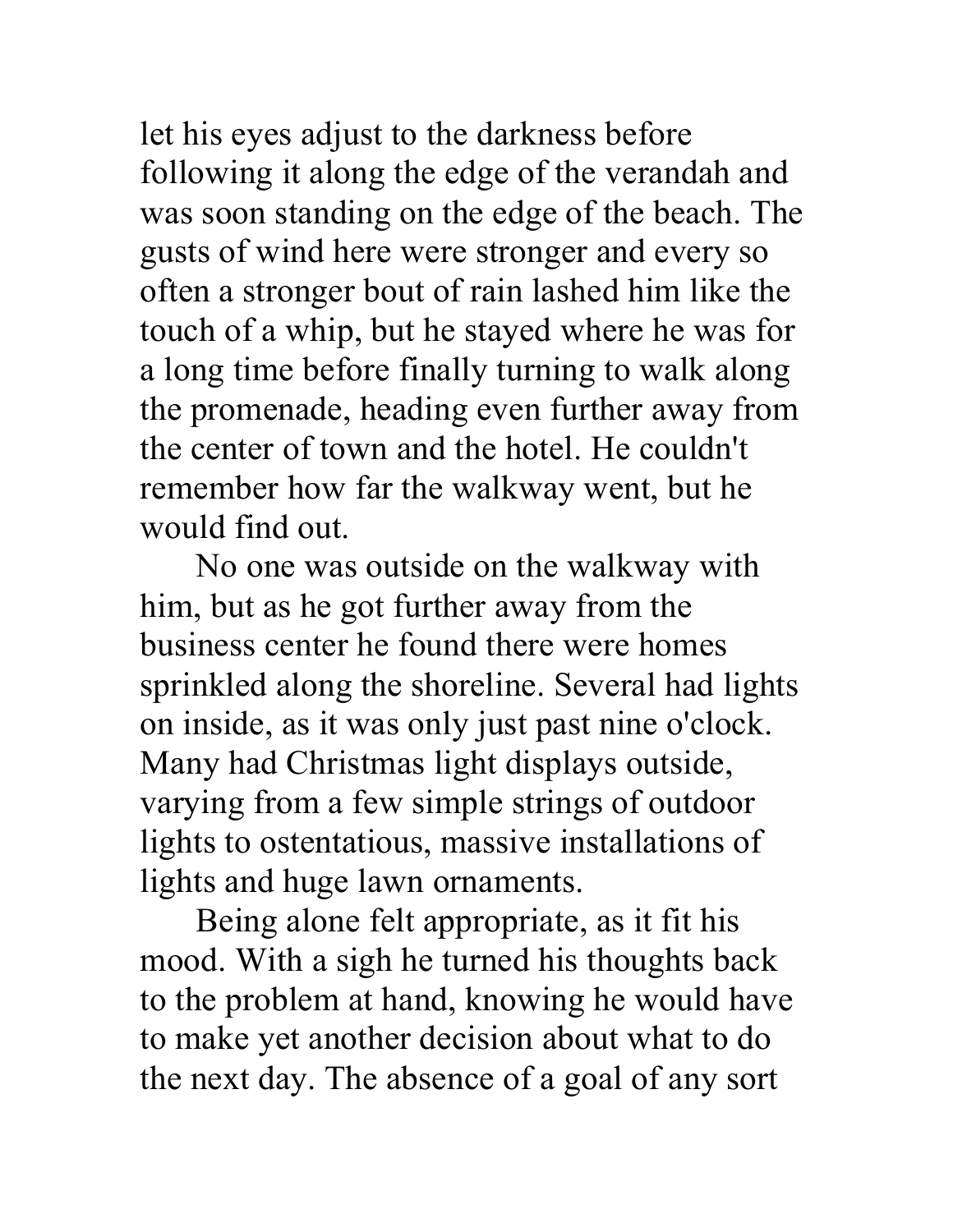made this a daily issue and it was becoming more of a burden each day. With nowhere to go and no one to see, both everything and nothing seemed possible.

The visit to his sister up north in the small coastal town they were born in had seemed a good enough plan for lack of anything better to do. He had not seen her or been back home for over five years. With both of their parents gone and no other siblings, she was the only close relation he had. But her husband was the same curmudgeon he remembered, a small town traditionalist dismissive and distrustful of anyone who lived in one of the big cities back east. Jonathan soon grew tired of the attitude and sarcastic remarks and left early, despite his sister's invitation to stay for Christmas. He knew she was in reality secretly relieved he had left, as a Christmas filled with tension was not what she wanted to have.

The paved walkway ended soon enough, turning into a gravel path that wound its way along the shoreline into the distance. The homes lining the shore grew further and further apart while the small street lamps that lit the paved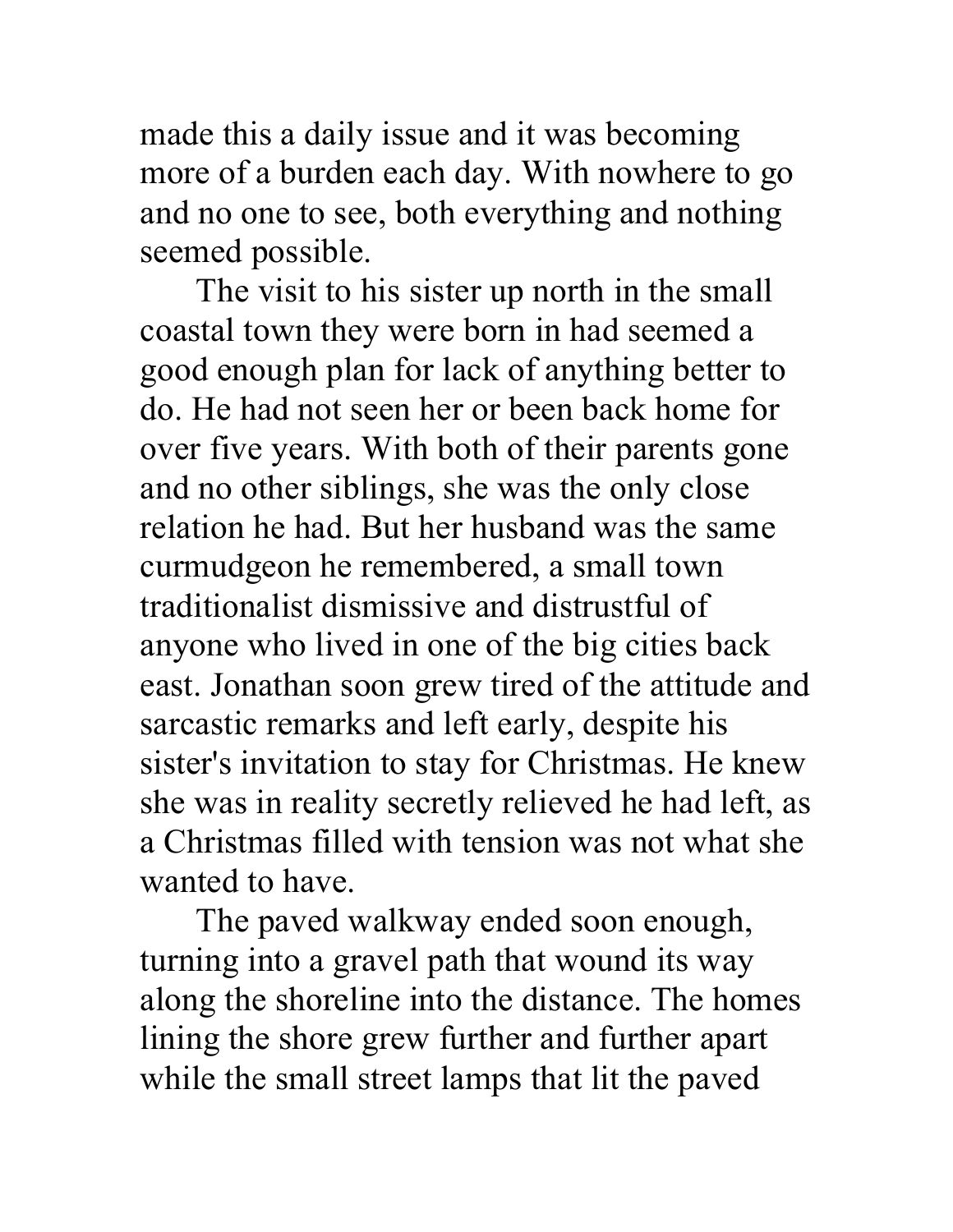walkway ended when the gravel path began. In the distance Jonathan could see the vague outlines of what looked like mobile home trailers.

Jonathan finally stopped and began retracing his steps, deciding he should have made a point to use the washroom before he left the cafe. With no one about he relieved himself in a patch of brush near the shoreline. Although the weather was moderating and the gusts had finally stopped, he knew he was growing chilled from the still steady wind and damp weather. The thought of sitting in front of the gas fireplace at the hotel with a glass of liqueur to warm him seemed appealing. At least it gave him something to do and if nothing else he could surround himself with the presence of other people, as he had been spending far too much time alone with his thoughts.

Back at the hotel he shed his wet clothes in his room and changed into something dry before making his way to the lounge and ordering the drink he had promised himself. Within moments a glass of the cognac he ordered appeared. Cognac wasn't a drink he normally enjoyed, but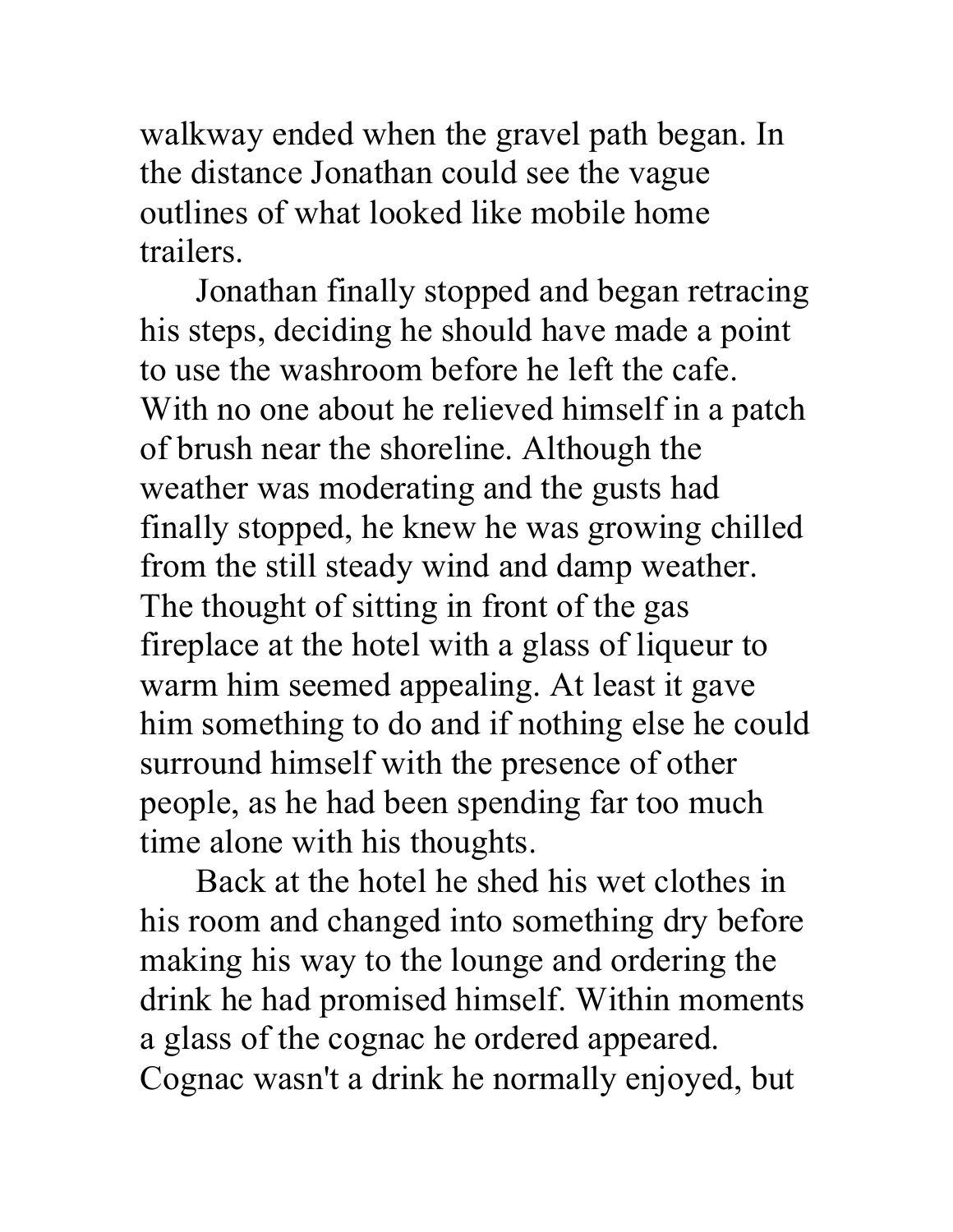he felt the need to sip something slowly as he contemplated his future yet again.

The high ceilinged room he was in was built in a large semi circle jutting out toward the beach to afford as many view seats of the ocean as possible. On closer inspection he realized the large glass windows that stretched from the floor to the ceiling were a recent modification, similar to the gas fireplace, for his childhood memory was of much smaller windows. But at this time of night there was little to see and there were few people in the lounge. No obvious opportunity to talk to anyone arose and Jonathan didn't feel like making one, so he nursed his drink in silence as he stared into the gas fire.

When it was almost empty the server came by to ask if he wanted another, but Jonathan shook his head. No flashes of insight had come to him and Jonathan wasn't surprised, as he knew all too well there weren't answers to be found in an empty cognac glass. He paid his bill and went to his room, mechanically readying himself for bed.

When sleep came it was fitful, and he found himself tossing and turning. He was semi awake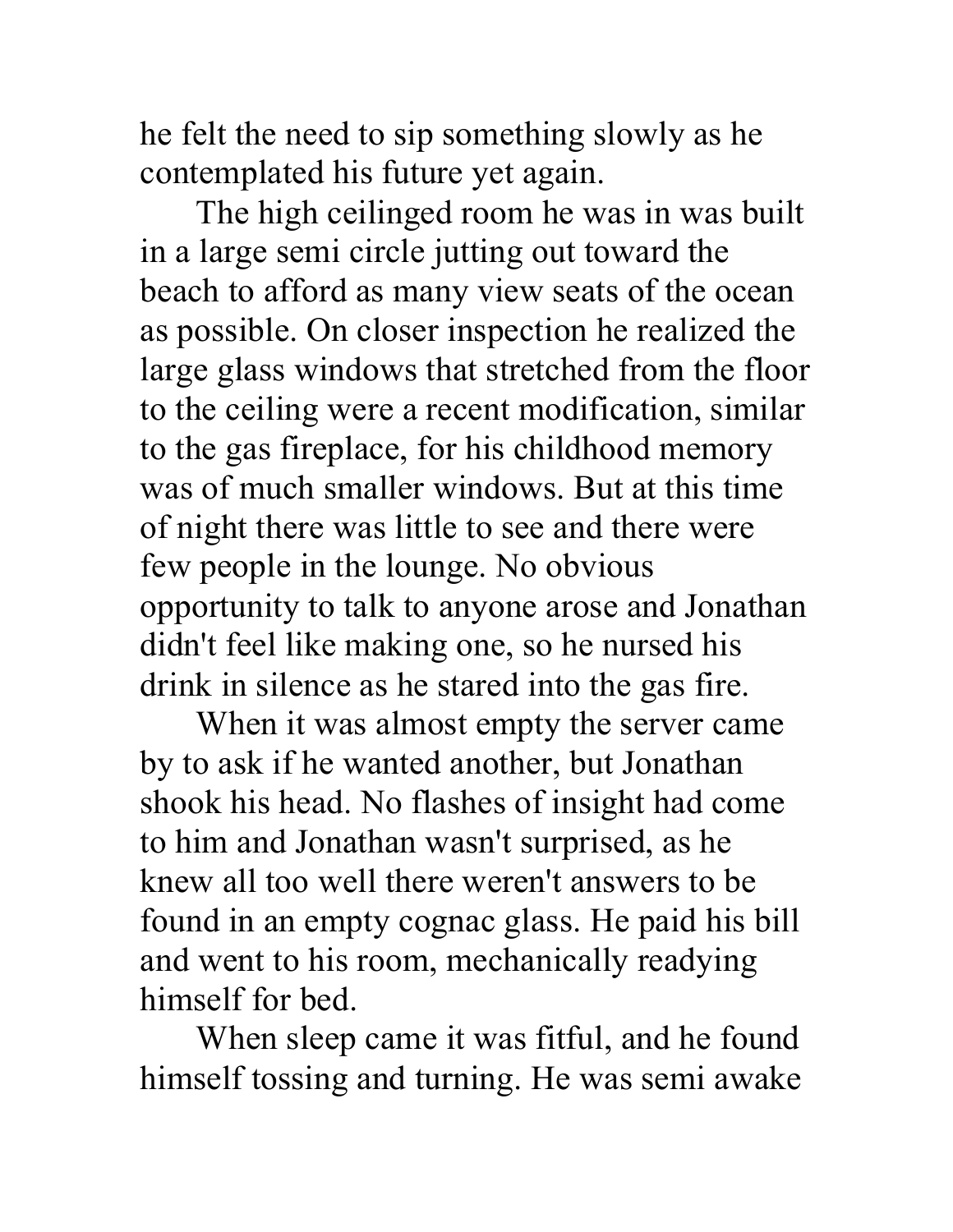when he realized it sounded like the rain and wind had started again, loud enough he could sense it flaying the hotel. Turning, he looked at the bedside clock and saw it was now three o'clock in the morning. Sighing, he sat up and got out of bed, going to the window to pull aside the curtains. From the darkness of his room he could see the main street outside and in the cones of light from the streetlights it was clear fresh waves of rain were lashing a large puddle of water around a street drain clogged with leaves.

He stood at the window for a long time before he finally shook his head. The dream he had been having before he awoke grew more vague with every second, but he knew it had revolved around an ephemeral feminine presence drawing him ever closer. The problem was he had not been close enough to grasp her.

"My God. I guess I need someone tonight," he whispered to himself as he stood watching the rainwater pour down the street in steady rivers.

He knew he had questions that needed answers, but he had no idea what they would be